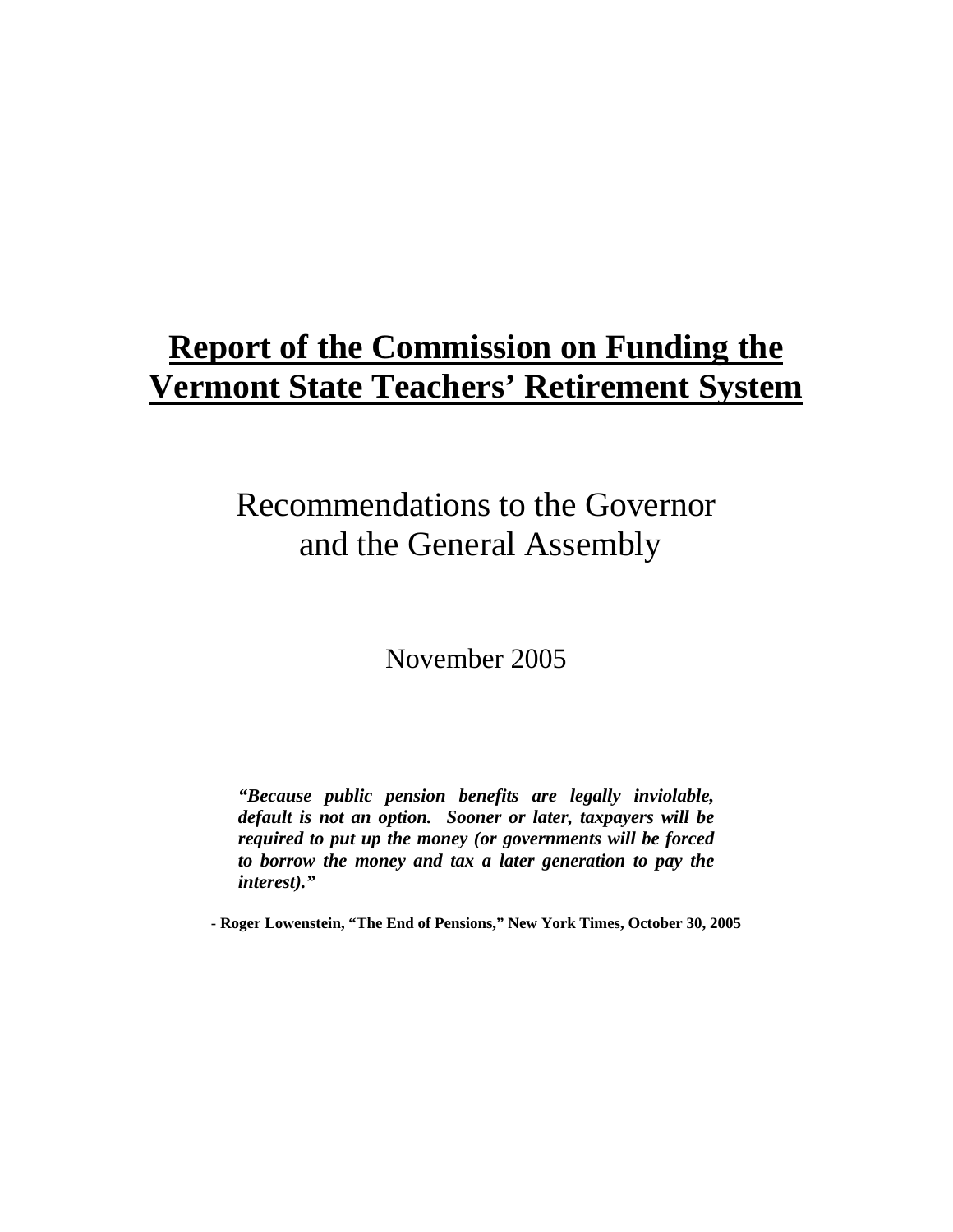## **TABLE OF CONTENTS**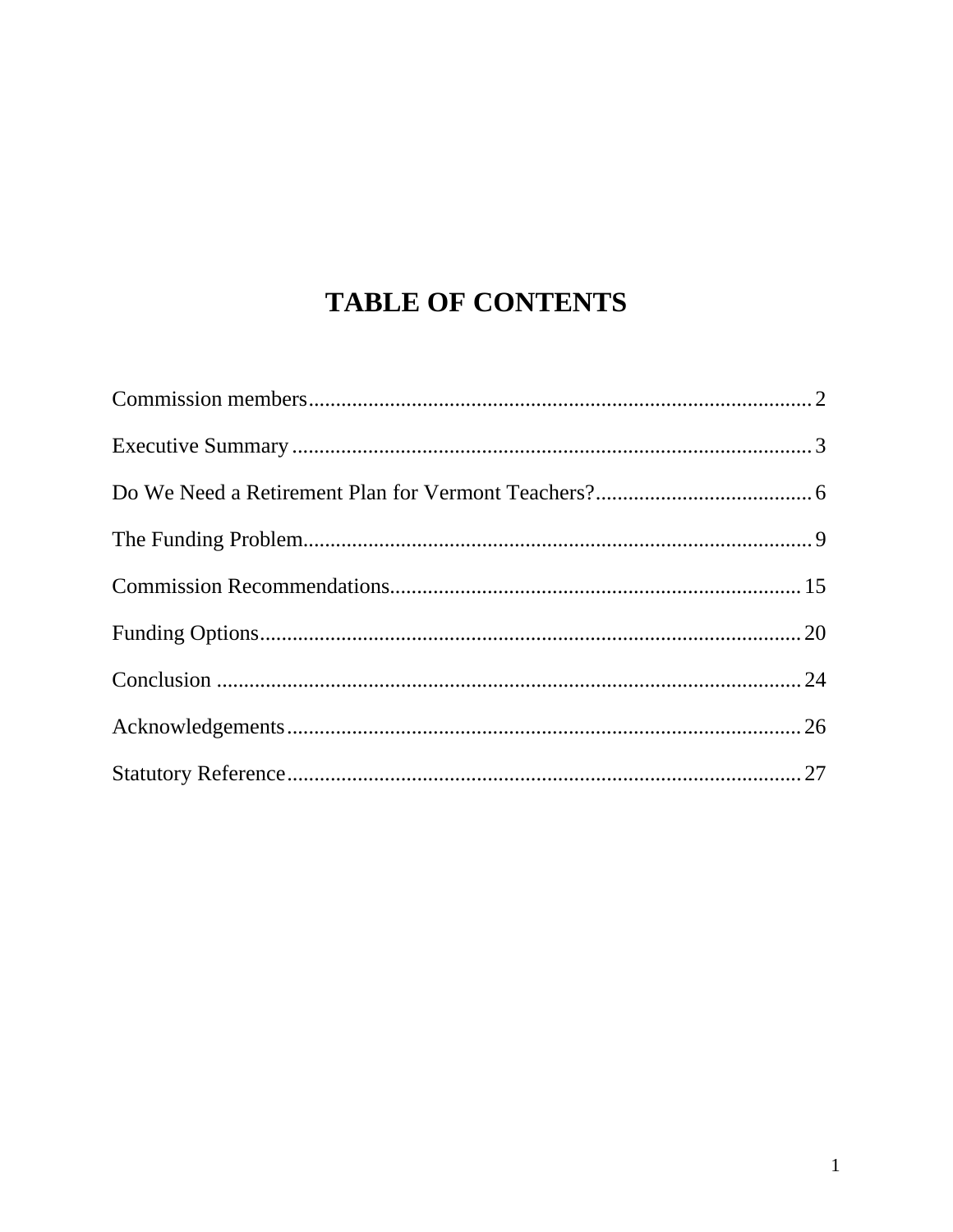### *Commission Membership*

- Jeb Spaulding, State Treasurer and Chair of the Commission
- Senator James C. Condos of Chittenden County
- Senator Diane Snelling of Chittenden County
- Representative Kevin J. Endres of Milton
- Representative Anne H. Mook of Bennington
- John Simson, member appointed by the Governor
- James B. Reardon, Commissioner of Finance & Management
- Richard H. Cate, Commissioner of Education
- Joel D. Cook, Executive Director, Vermont National Education Association
- Mark Hage, Member Benefits Director, Vermont National Educational Association
- Michael Deweese, Superintendent, Chittenden Central Supervisory Union, representing the Vermont Superintendents' Association
- Joseph Mackey, Chair, Vermont State Teachers' Retirement System
- John A. Nelson, Executive Director, Vermont School Boards' Association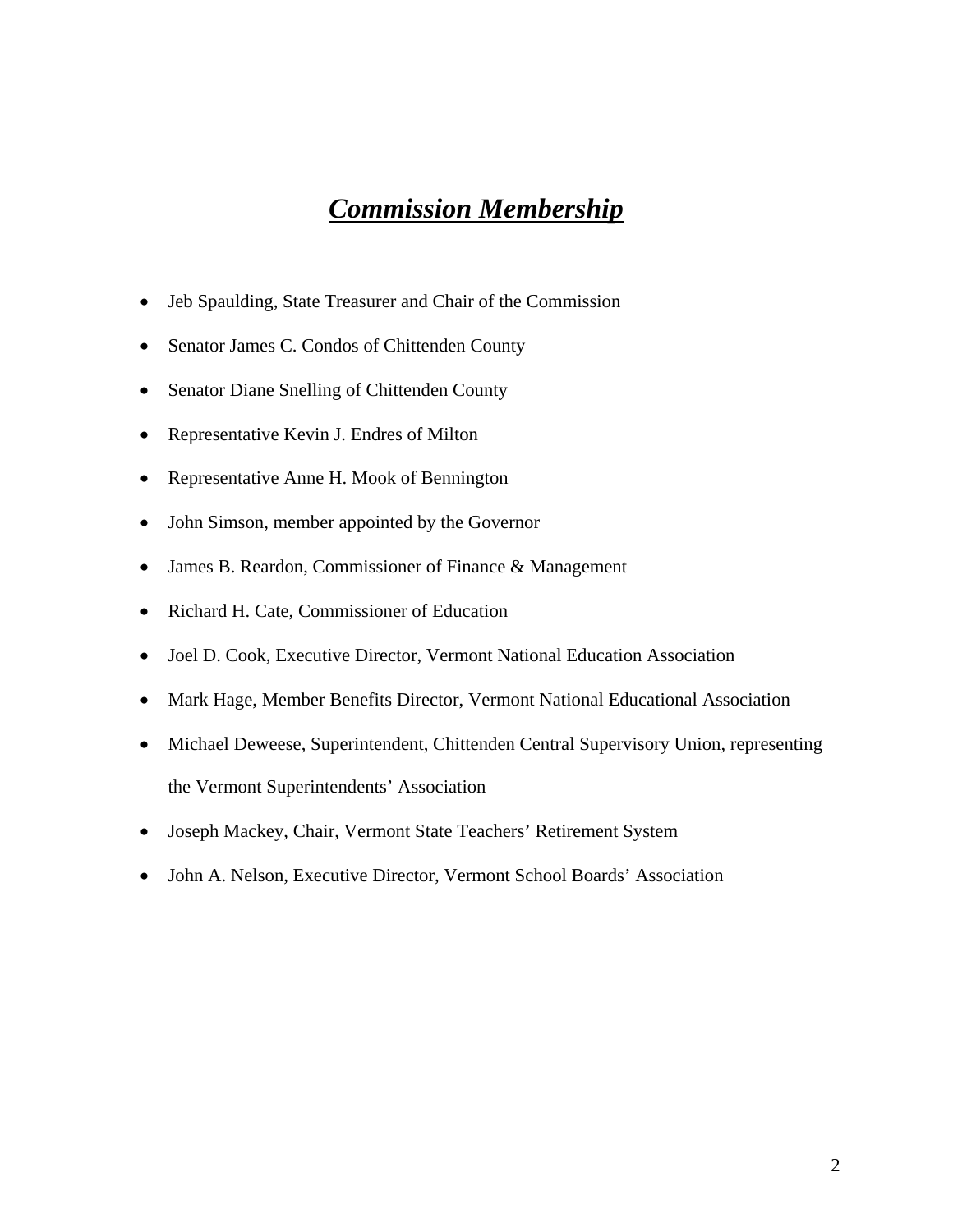### **Executive Summary**

The 2005 General Assembly created the Commission on Funding the Vermont State Teachers' Retirement System (VSTRS) to make recommendations for funding an adequate, sustainable, and actuarially sound retirement benefit plan for Vermont teachers to the Governor and the General Assembly by November 15, 2005.

The reason for the Commission is the fact that the VSTRS is underfunded and has been increasingly so for well over a decade. To address the serious resulting liability, the Commission makes a group of recommendations to be implemented together.

*If these recommendations are adopted and implemented together, the State would cut the difference between this year's appropriated amount and what is required for FY 2007 by more than 60%, from a difference of almost \$35 million to less than \$13 million.* 

*In order to make the implementation of those recommendations useful for state policy, however, the State will need to faithfully appropriate the actuarially required amount each year going forward. If a long-term commitment to funding is not achieved, then the result may be viewed as little more than putting additional "debt" on the State's credit card, with no real plan to pay.* 

The formal recommendations affect the way the appropriation for VSTRS is determined and stem from ideas brought forth by the VSTRS Board of Trustees, the Treasurer's Office and expert consultants. The Commission also considered a series of options for the State to consider for increasing its appropriation. While it did not consider its charge to include actually determining from what sources the state should seek the additional revenue needed, the Commission did consider a variety of funding options, and its conclusions are provided below.

The Commission offers this set of recommendations with optimism that by providing the means to bring the VSTRS appropriation level realistically within reach, the state will from now on make fully funding this important public pension program a strict priority to address each year.

The Commission here presents its key findings and recommendations.

#### **Key Findings**

- $\triangleright$  Chronic underfunding by the State, more conservative actuarial assumptions, and demographic trends have added considerably to the VSTRS' underfunded status, while greatly increasing the actuarially required annual contribution from the State.
- $\triangleright$  The actuarial methodology used by VSTRS under Vermont law is rarely used by other public pension plans. The unfunded liability calculated under this method does not reflect the actual experience of the plan, nor does it cause underfunding to be reflected in the "funded ratio" or "unfunded accrued liability," which are often used to measure and compare the financial health of pension plans.
- $\triangleright$  Using the actuarial methodology used by most states, the VSTRS funded ratio declined from 92.3% in 2001 to 81.1% in 2005.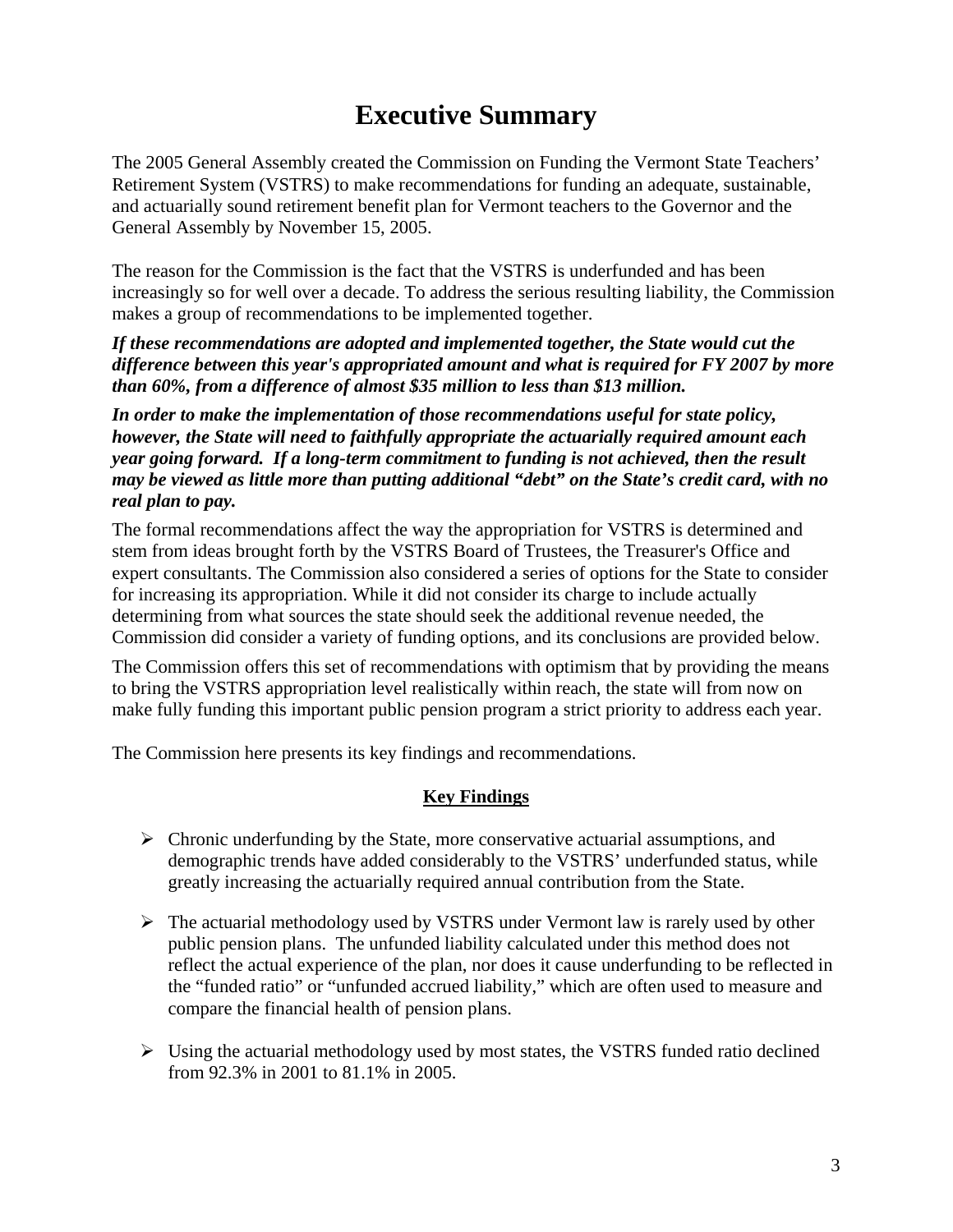- $\triangleright$  Using the actuarial methodology used by most states, the VSTRS unfunded liability increased from \$93.8 million in 2001 to \$315.1 million in 2005.
- $\triangleright$  For FY 2006, Vermont appropriated \$24.4 million, less than half of the actuarially required contribution of \$56.6 million.
- $\triangleright$  The problem of underfunding compounds itself. Underfunding in one year means lost investment returns in future years, resulting in ever larger required contributions, which will become increasingly difficult to reach.
- $\triangleright$  Relative to other public pension systems, the overall level of benefits for VSTRS is low or modest at best.
- $\triangleright$  Unless the State changes course soon, Vermont may not be able to catch up with actuarially required contributions without taking draconian measures, and may jeopardize its favorable credit rating.
- $\triangleright$  A new accounting standard adopted last year for all public retirement systems by the Government Accounting Standards Board, and effective in FY 2008, will require disclosure in financial statements of future funding liabilities for other post-employment benefits (OPEBs), primarily, health insurance for retirees, as well as accrual of costs for such benefits. For VSTRS, the additional initial annual expense to be recorded has been estimated at a \$31 million annual obligation. This estimate was made under the assumption that the benefits will be pre-funded in an actuarially adequate manner; if not, the expenses will have to be computed using assumptions that will cause it to be substantially higher. The Vermont State Employees' Retirement System will be required to record an added estimated \$25 million in annual expense for OPEB obligations under the new standard (assuming pre-funding). All public-sector retirement systems with OPEB obligations will be required to accrue such expenses.

### **Key Recommendations**

- $\triangleright$  Make no change in benefits at this time because current benefits are modest by comparison with similar plans and because any realistic changes to the benefit structure would not provide significant immediate savings.
- $\triangleright$  Adopt the Entry Age Normal (EAN) actuarial methodology because doing so provides a more accurate picture of the plan's funded status and is consistent with most public retirement plans.
- $\triangleright$  Reamortize the unfunded actuarial liability (UAL) over 30 years because, while this will increase plan costs over that period, it will reduce the State's required annual contribution substantially.
- $\triangleright$  Increase the assumed rate of investment return by .25% because doing so reflects the beneficial effects of Vermont's new unified pension fund investment process.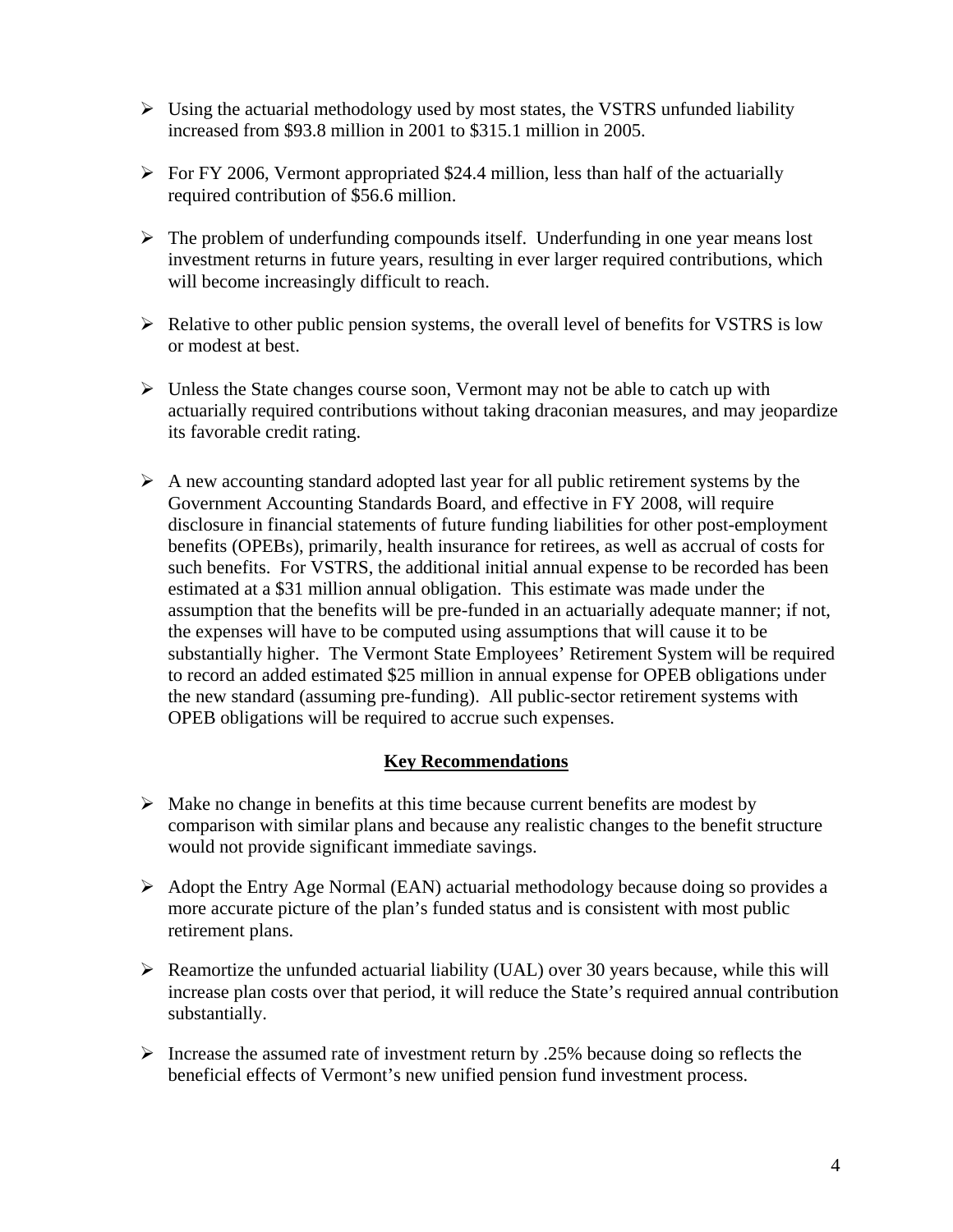- $\triangleright$  Create separate appropriations for normal and UAL costs because doing so will make plan costs associated with underfunding distinct from costs associated with paying benefits.
- $\triangleright$  Enact stronger statutory language to ensure that future appropriations match the actuarial recommendation.
- $\triangleright$  Fully fund both normal and UAL costs beginning in FY 2007 because doing so is necessary both to justify implementing other recommendations and to preserve the fiscal integrity of the VSTRS.

#### **Potential Funding Options**

Implementation of the Key Recommendations would reduce the actuary's formal recommendation for FY 2007 by \$21 million (from \$59.2 million to \$38.2 million), shrinking the gap between the recommendation and the FY 2006 appropriation (\$24.4 million) by more than 60%. A Medicare Part D reimbursement to the VSTRS, as discussed later in this report, will reduce the gap by another \$1.2 million. The remaining gap of approximately \$13 million is left to be filled by the Governor and the Legislature.

#### *Closing that gap – and keeping it closed – is the critical element in achieving the goal of an adequate, sustainable, and actuarially sound retirement benefit plan for Vermont teachers.*

To assist the Governor and Legislature in finding ways to close the gap, the Commission considered a range of funding options in more or less detail. The Commission gave its unanimous support to finding some of the funds needed through normal revenue growth in the general fund. Other options, discussed in greater detail in the body of this report, received either majority or minimal Commission support as set out below.

### *Majority support:*

- Reallocation of existing resources in the budget to fund the actuarially required contribution.
- One-time reduction of the general fund transfer to the education fund, in order to increase the base appropriation for the VSTRS pension obligation.
- Increase in personal income or other tax sources.

#### *Minimal support:*

- Fund all or part of the need through the Education Fund.
- Increase employee contributions for future normal costs.
- Require local school districts to share the costs of future pension liabilities with the State.
- Phase-in increases over a defined period, if necessary.
- Sell selected state assets.
- Utilize pension obligation bonds for some or all of unfunded liability.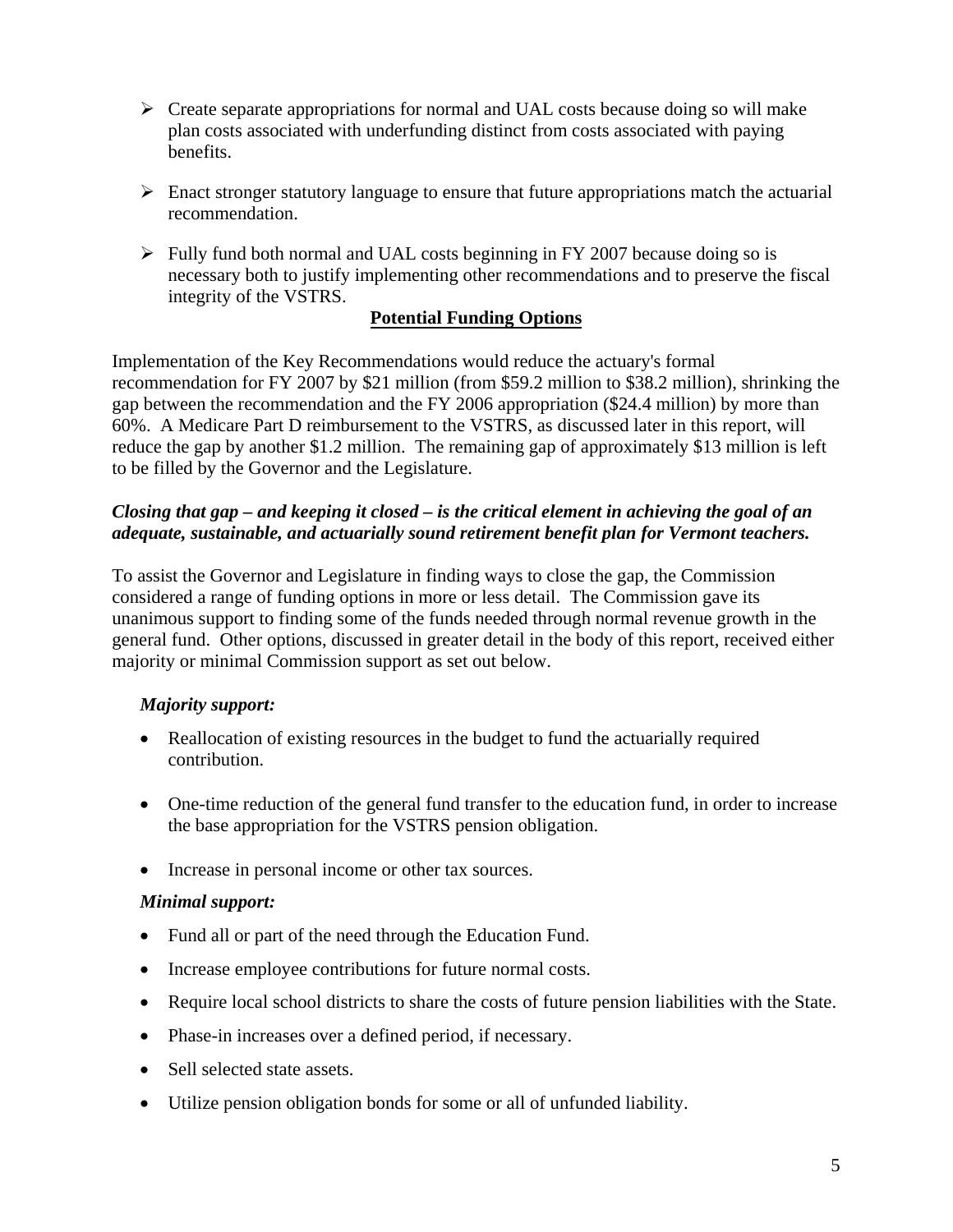## *Do We Need a Retirement Plan for Vermont Teachers?*

The Commission believes that teachers are the foundation of our education system – a resource integral to the long-term viability of the Vermont economy. Retirement security is an important piece of the employment package as individuals make life decisions about their careers. Without a competitive retirement plan, schools will not be able to compete for high quality teachers.

Pension benefits are essentially IOUs to employees that accumulate while they are working and that are cashed in at the time of retirement. These benefits are also a partnership, since employees make ongoing contributions to the plan with the expectation that the employer will meet its obligations.

As a first step, the Commission agreed to define concisely what Vermont should expect from a retirement plan for teachers. After several presentations and considerable discussion, the Commission agreed on a set of guiding principles, as follows:

#### **What Do We Want From Our Retirement Benefit Plan?**

**Recruitment** - The benefit plan should act as an incentive for recruiting high quality education professionals. The plan must be competitive with those in other states and within Vermont.

**Retention** - The benefit plan should act as an incentive for retaining high quality education professionals and maintaining a stable workforce. The plan should also be compatible with changing workforce and demographic trends.

**Reward** - The benefit plan should provide a solid foundation for retirement security following a career in teaching.

**Sustainability** - The cost of the benefit plan should be sustainable and predictable over the long term.

A 2004 study completed for the Pension Research Council, The Wharton School, University of Pennsylvania, concluded that defined benefit plans provide significant economic benefit to the broad community:

*"As consumers, retired pension participants spend their benefits on a range of goods and services. These expenditures increase economic demand and promote employment, generating additional economic activity, which begets additional demand and employment. Setting aside all other benefits to employers and employees of DB plans, contributions to public pension plans may be among the best investments a state or local government can make."* 

Benefit payouts by VSTRS are currently in excess of \$60 million, clearly an amount that has a significant impact on the Vermont Economy.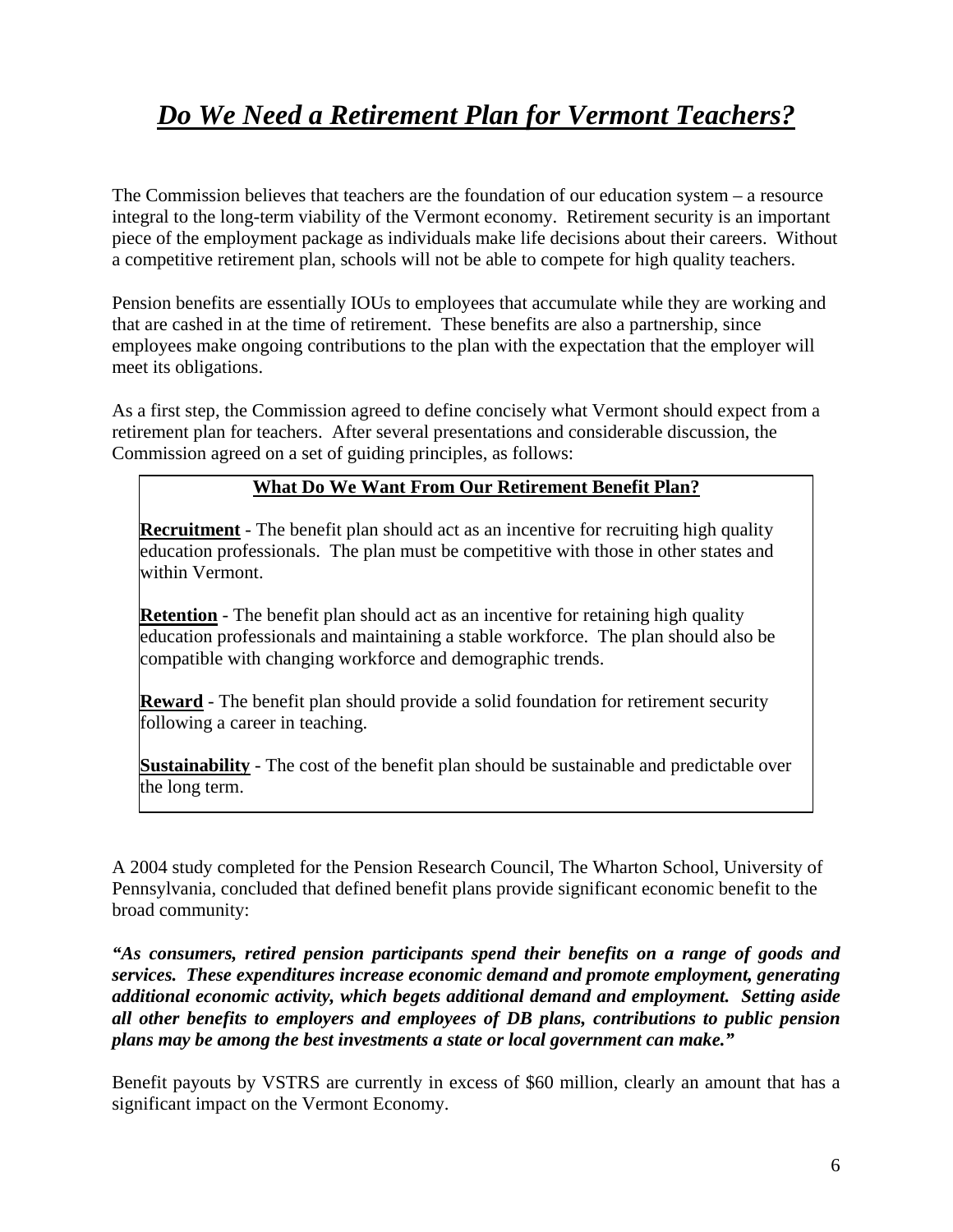## *How Does Vermont's Teacher Retirement Plan Compare?*

Vermont's benefit levels, in comparison to other states, are modest at best. The Commission reached that conclusion by reviewing VSTRS' benefits and comparing them to those offered in other states, particularly in the New England area and New York. This review included in a 2004 study completed by the National Education Association (NEA), as well as a presentation and benefit comparison of teacher retirement systems by the research director for the National Association of Retirement Administrators (NASRA) using similar data sources. In addition, an in-house survey of benefit levels and other plan characteristics for other teacher retirement systems in New England and New York was conducted. This analysis centered on states linked to Social Security, as Vermont is. The purpose of these reviews was both to provide a context for recommendations and for guidance as to whether benefit reductions should be considered to lower the funding needed to support the retirement plan.

| <b>Benefit Feature</b>                    | <b>Sample</b>                                                                                                                                                            | VTRS                                                      |
|-------------------------------------------|--------------------------------------------------------------------------------------------------------------------------------------------------------------------------|-----------------------------------------------------------|
| Normal retirement benefit                 | Median: 1.85%                                                                                                                                                            | 1.67%                                                     |
| Limitation on retirement benefit          | Most have no limit; of those that do have a limit,<br>the most frequent is 100%, and 75% and 80% are<br>also used.                                                       | 50%                                                       |
| Normal retirement eligibility             | A majority of teacher plans allow normal<br>retirement by age 60; some by 62, some by 65                                                                                 | $62$ /any, any/30                                         |
| Early retirement eligibility              | Some plans do not allow early retirement. Age 55<br>is the most common for early retirement eligibility,<br>although most plans require ten or more years to<br>qualify. | 55/5                                                      |
| Early retirement reduction                | Most reductions range from<br>3% to 7% for each year short of normal eligibility.                                                                                        | 6% reduction for each year<br>short of normal eligibility |
| Cost-of-living adjustment<br>availability | Two-thirds to three-fourths of public plans offer<br>some form of automatic COLA. Others provide an<br>ad hoc COLA or one tied to investment returns.                    | Automatic COLA                                            |
| Cost-of-living adjustment<br>amount       | Designs vary: some are tied to the full CPI, some<br>are a fraction of the CPI, and some are a flat<br>percentage, such as 2% or 3%.                                     | One-half of CPI, up to 5%                                 |
| <b>Contribution Rates</b>                 | Median employer rate: 7.1%; median employee<br>rate: 5.0%                                                                                                                | Employer rate: 5.16%;<br>employee rate: 3.54%             |

#### **Public Fund Sample of Social Security-Eligible Plans Versus Vermont Teachers' Retirement System**

#### **Sources**

- Public Fund Survey, NASRA and NCTR
- *Comparative Study of Major Public Employee Retirement Systems*, Wisconsin Legislative Council
- *Characteristics of Large Public Education Pension Plans*, National Education Association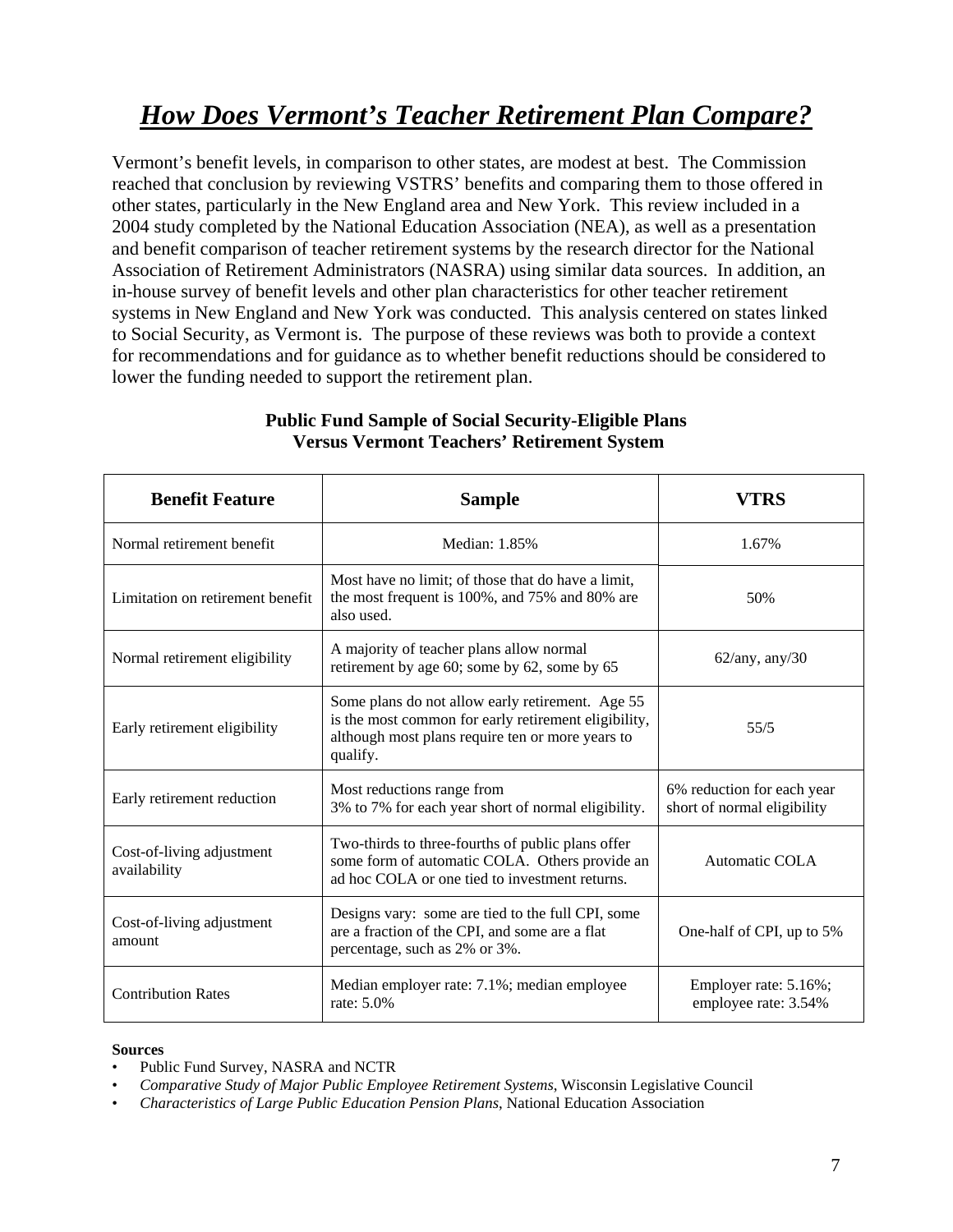| <b>TRS BENEFIT FEATURE</b>          | VT                      | <b>ME</b>           | <b>NH</b>    | MA                                       | <b>CT</b>   | <b>RI</b>   | <b>NY</b>                     |
|-------------------------------------|-------------------------|---------------------|--------------|------------------------------------------|-------------|-------------|-------------------------------|
| Value of each year of<br>service    | 1.67%                   | 2%                  | 1.515% after | 1.67% to 65; 1.5%/55; 2.0%/60<br>2.5%/65 | 1.5%-2%     | 2%          | 2% up to 30;<br>1.5% over 30  |
| Limitation on retirement<br>benefit | 50%                     | None                | None         | 80%                                      | 100%        | 75%         | None                          |
| Normal retirement eligibility       | 62 or 30 yrs            | 62/10               | 60/A         | 65/10                                    | 60/20; A/35 | 60/10; A/28 | 62/5; 55/30                   |
| Early retirement eligibility        | 55/5                    | A/25                | 50/10; R-70  | 55/10; A/20                              | 55/20; A/25 | None        | 55/5                          |
| Early retirement reduction          | 6%                      | 6%                  | N/A          | N/A                                      | 6%; 4%      | N/A         | $AR^*$                        |
| Final average salary<br>period      | 3HC                     | 3H                  | 3H           | 3HC                                      | 3H          | 3HC         | 3HC                           |
| Cost-of-living adjustment<br>amount | 1/2 CPI w/<br>max of 5% | CPI w/<br>max of 4% | Ad Hoc       | Ad Hoc                                   | Ad Hoc      | 3%          | 1/2 CPI change<br>w/max of 3% |
| Employee contribution rate          | 3.40%                   | 7.65%               | 5%           | 5%-11%                                   | 6%          | 9.50%       | 3%                            |
| Vesting period                      | 5 years                 | 10 years            | 10 years     | 10 years                                 | 10 years    | 10 years    | 5 years                       |
| <b>ACTUARIAL ASSUMPTIONS</b>        |                         |                     |              |                                          |             |             |                               |
| Actuarial cost method               | <b>FIL</b>              | EAN                 | OGA**        | EAN                                      | EAN         | EAN         | Aggregate Cost                |
| Investment rate of return           | 8%                      | 8%                  | 9%           | 8.25%                                    | 8.50%       | 8.25%       | Modified                      |
| <b>Actuarial Reduction</b>          |                         |                     |              |                                          |             |             |                               |
| ** Open Group Aggregate             |                         |                     |              |                                          |             |             |                               |

#### COMPARISON OF BENEFITS AND ASSUMPTIONS - NEW ENGLAND STATES AND NEW YORK

In reviewing the value associated with each year of service, Vermont service year benefits (1.67%) are low compared to the median of 1.85%. Also, the limitation of the retirement benefit (50%) is extremely low. In fact, it is the lowest of all surveyed state teacher retirement systems in any study reviewed by the Commission. The cost-of-living adjustments seem to be slightly on the positive side of a continuum of benefits, as are early retirement eligibility provisions. The benefit reduction associated with the early retirement benefit seems to offset any adverse impact to the system. Group C members who elect early retirement prior to age 62 receive benefits that are reduced by 6% for each year by which their age at benefit commencement precedes age 62. According to modeling completed by Buck Consultants, the current early retirement formula produces reductions that are rather close to actuarially equivalent reductions (and are thus not heavily subsidized reductions).

Employee contributions, in comparison to other states, are modest as well, as the chart above demonstrates.

The Commission reviewed actuarial modeling of various possible benefit changes for new or non-vested members and determined that any realistic changes to the benefit structure would not provide significant immediate savings to offer remedy to the current funding problem. The Commission also concluded that any review of benefits should be done in the context of a larger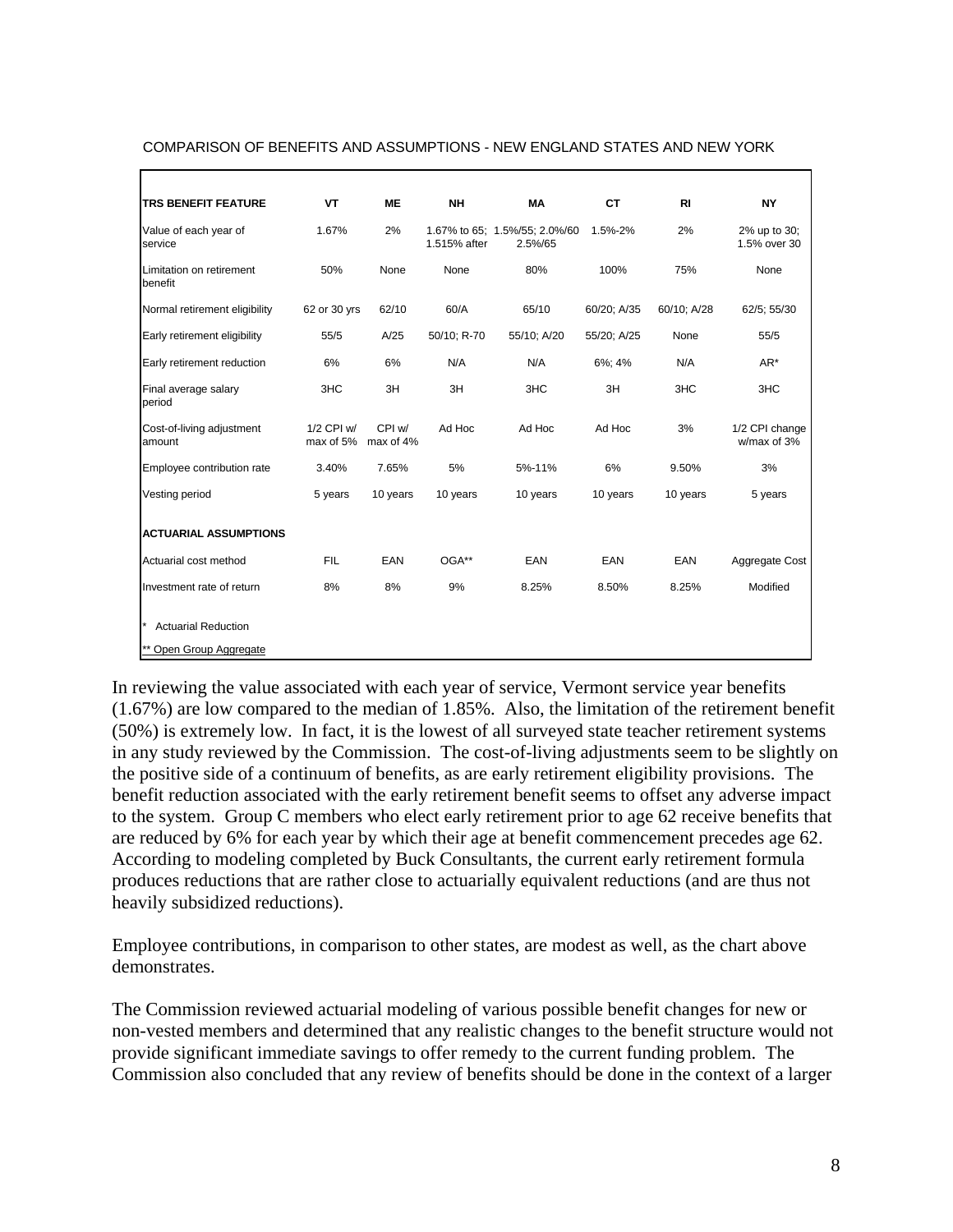study and that care should be taken to look at benefit changes in a way that does not adversely impact long-term education goals – teacher recruitment and retention.

Therefore, the Commission chose to base its recommendations on the current level of benefits.

## *The Funding Problem*

Past history demonstrates a commitment by the State to fund the system at actuarially required levels until 1990, as can be seen in the graph below. Then, in fiscal years 1991 through 1998, state contributions paid into the VSTRS retirement plan were substantially less than actuarial requirements. The shortfall was reduced over the next several years, largely due to unprecedented investment returns that are not likely to be duplicated in the foreseeable future. Recently, the gap between actuarially required contributions and actual appropriations has grown dramatically to unprecedented levels. Underfunding itself is a significant factor in this trend. Unfortunately, underfunding compounds. For example, the contribution shortfall in 1982 was \$2,377,449. If this amount had been invested, the earnings would have been \$36,685,732 through FY 2004. Underfunding in any single year means lost investment returns in future years, resulting in ever larger required contributions, which are becoming difficult to reach.



#### **VSTRS Final Actuarial Recommended Contribution vs. Actual State Contribution**

The impact of the historical underfunding has been documented in prior analyses completed by the State's consulting actuary. According to a 2004 study completed by Buck Consultants, if additional funding had not been required to make up for prior shortfalls, the recommended contribution for FY 2004 would have been \$14 million less than it was. Buck estimated the system had "lost" approximately \$120 million in interest earnings due to underfunding. If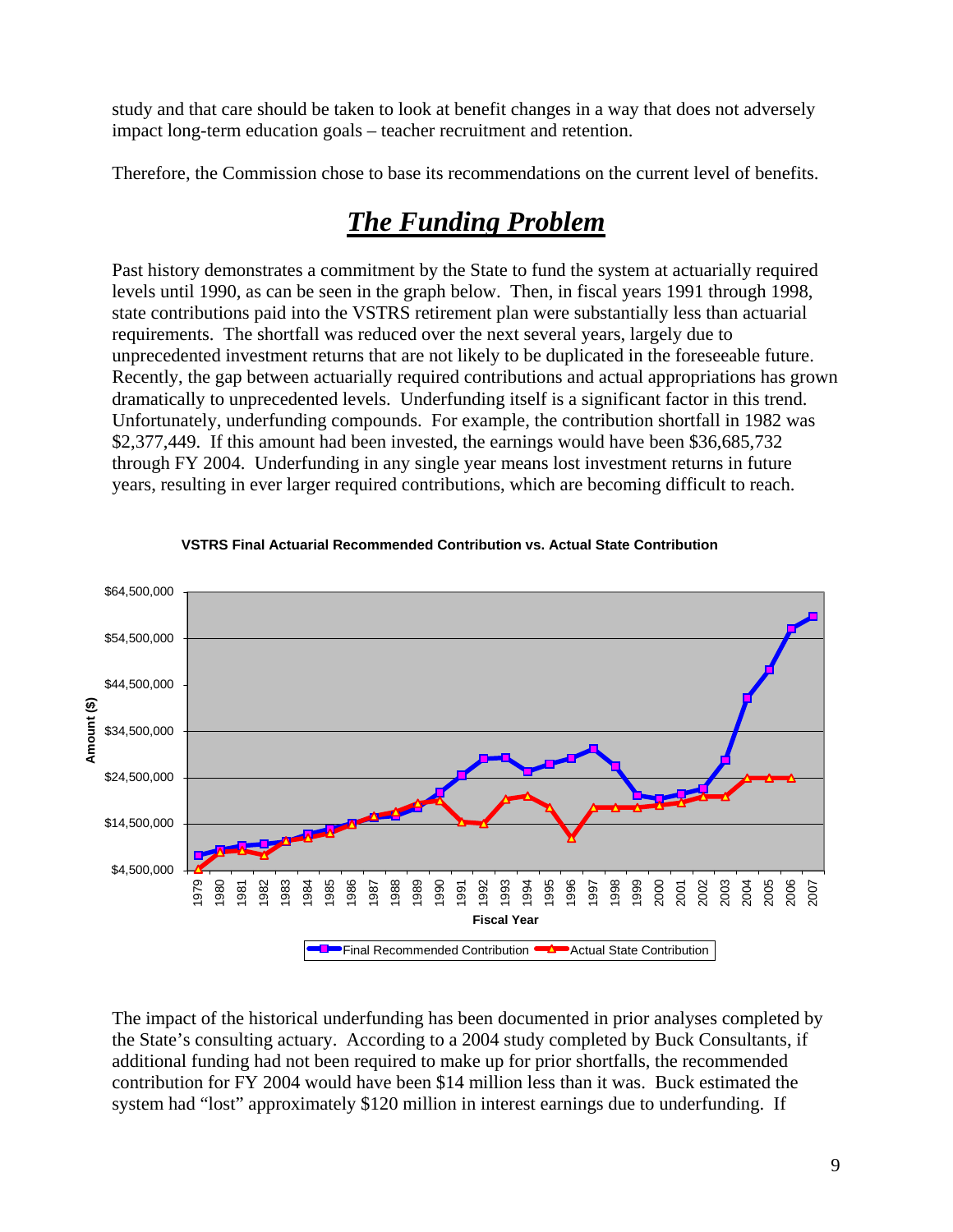subsequent year underfunding were added to that study, the results would be substantially more dramatic.

### *What About the Funded Ratio and Unfunded Liability?*

One significant reason for the ongoing underfunding of VSTRS is the current actuarial method, which masks the negative impacts of such underfunding.

For several years, actual appropriations to VSTRS have been substantially less than the actuarially required contributions and, as noted in the graph below, the system has experienced a dramatic decrease in funding as a percentage of the actuarially required level.



**VSTRS Funding Percentage of Actuarially Required Level Appropriated By Fiscal Year**

However, the impact of this shortfall is not evident in the funded ratio of assets to liabilities using Vermont's current actuarial methodology. This funded ratio, which continues to improve despite underfunding, is often used to rationalize continued underfunding. This is dangerous.

The State of Vermont is one of only a few states that use a variant of the Entry Age Normal (EAN) actuarial methodology known as the "Frozen Initial Liability" (FIL) method. While FIL represents an actuarially sound approach to funding, it calculates the unfunded liability in a deterministic manner that does not reflect the actual experience of the plan and does not reflect underfunding. Under the FIL method, the impact of unfavorable experience and underfunding is absorbed in the calculation of "normal cost," a separate component of pension funding, and not in the unfunded liability. That is one reason why, while the funding ratio under the current method improves, the total required contribution (which consists of the sum of the amortization of unfunded actuarial accrued liability and normal cost) is escalating rapidly. The unfunded liability of the VSTRS was established under the FIL method and frozen by statute in 1988. Again, under FIL, the ratio of the System's assets to accrued liability will rise from one year to the next, even in the presence of substantial underfunding and/or during a period of poor investment results. Any impact of underfunding subsequent to the "freezing" of the liability in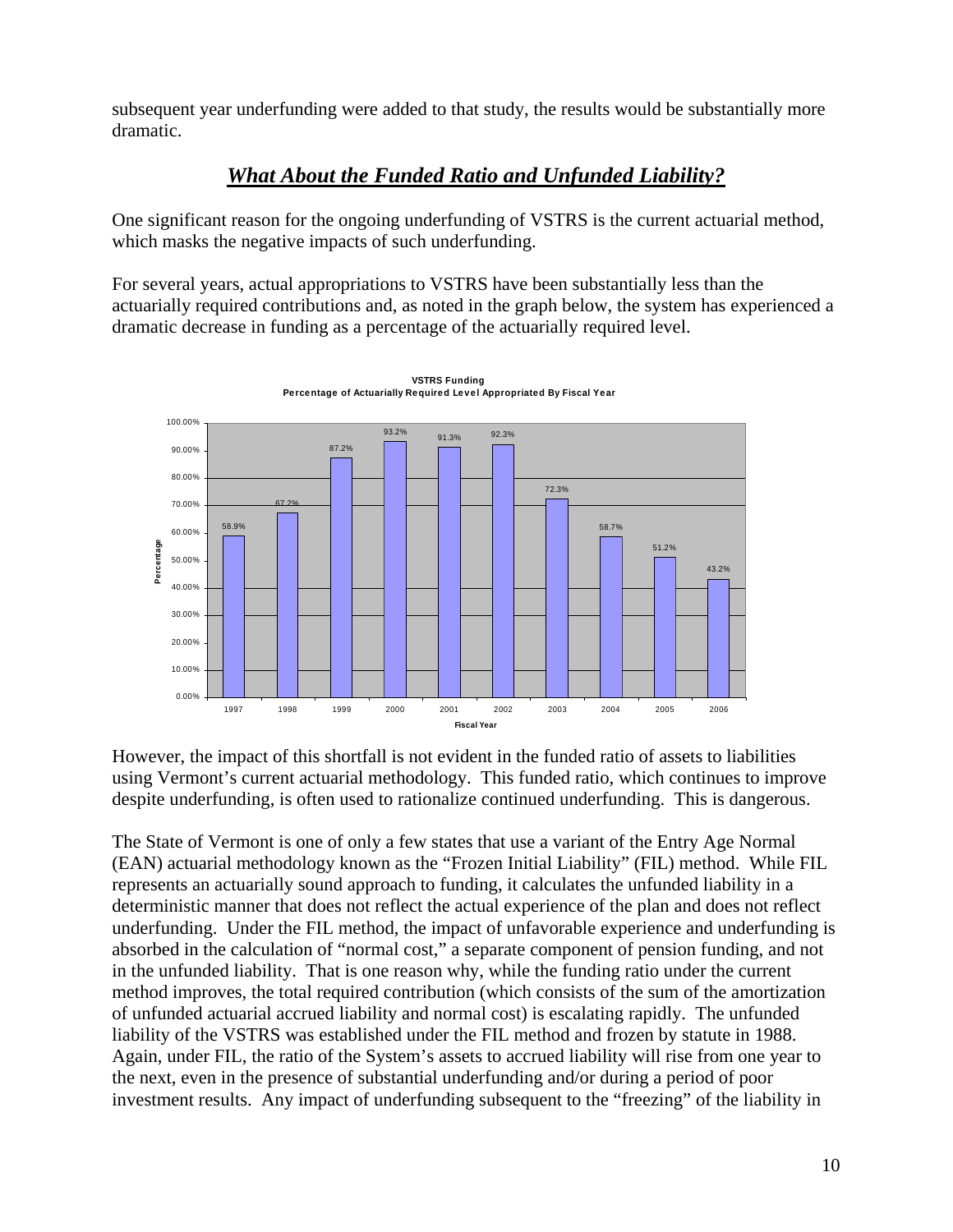1988 falls to "normal cost," instead of being added to the unfunded liability as in more conventional funding methods.

Buck Consultants was asked by the VSTRS Board of Trustees to recompute the funding progress for the system from 2001 to 2005 comparing the current FIL method and the more accepted EAN method. The graph below demonstrates that the current method provides a false sense of security. Using the industry standard of actuarial methods, EAN, Vermont has actually lost considerable ground in the status of pension funding in recent years.



#### **GASB Funding Ratio and Contribution Levels for VSTRS**

The ratio computed using the EAN method more readily reflects the growing deviation of contributions from actuarially recommended levels, and therefore is a more accurate barometer of the funding progress (or lack of progress). A conversion to this method, which would require a change in statute, is recommended.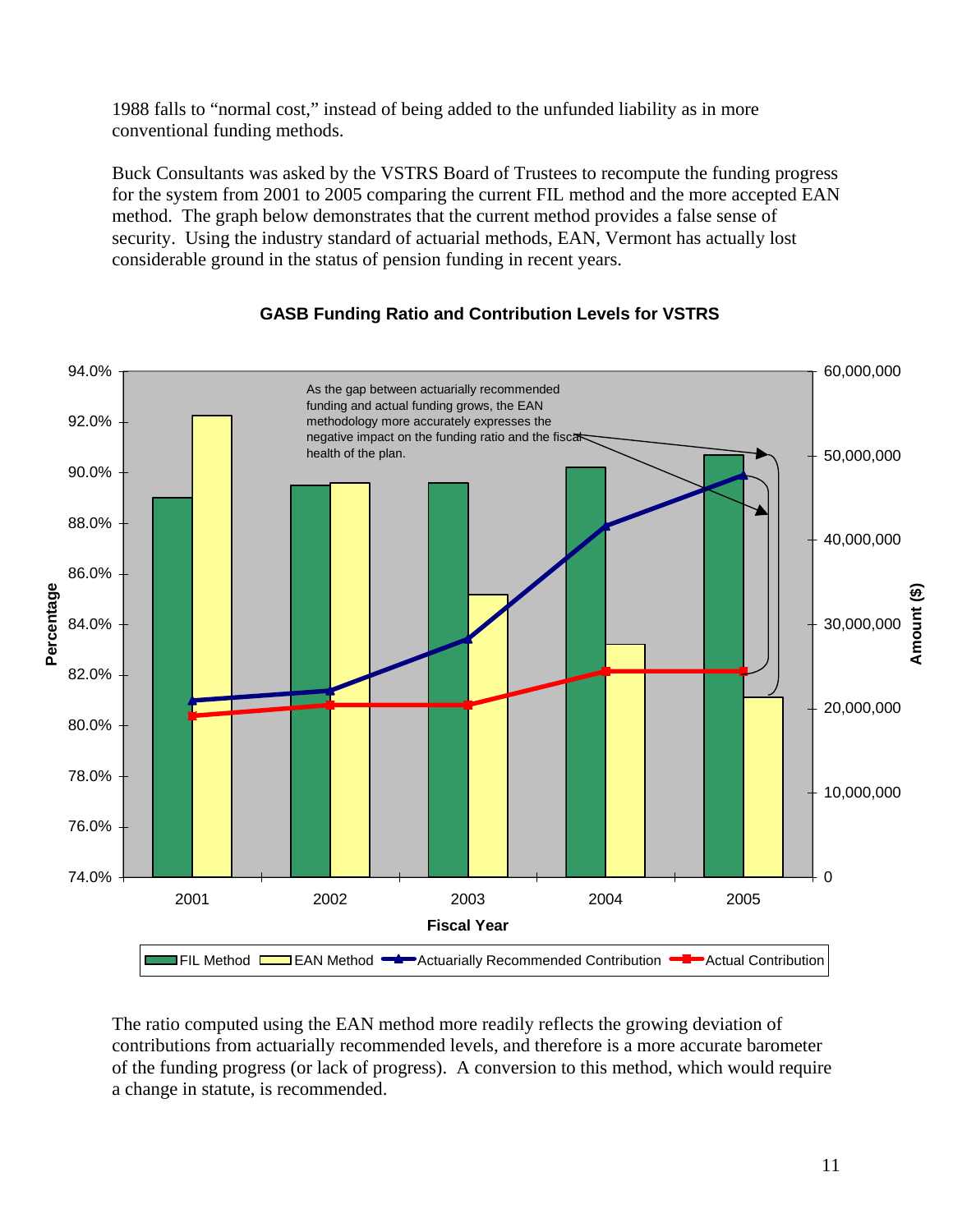In addition to resulting in a misunderstood funded ratio, the current FIL method is masking the real unfunded liability being accrued by Vermont, which in FY 2005 approximates \$315 million, as opposed to \$138 million using the FIL method. Since the liability was frozen in 1988 and is being paid off on a 30-year schedule, it tends to stay quite stable. Under the EAN method that most states use, the unfunded actuarial accrued liability is rising substantially and quickly. This is a more accurate picture of the State's current funding progress. The normal cost then becomes a more accurate indicator of benefit costs absent underfunding.



#### **VSTRS Unfunded Liability Using EAN and FIL Methods**

To date, the liquidity of the system has not been compromised. The following graph, prepared using data provided by Buck Consultants, projects the degradation of pension assets assuming two status quo scenarios: continuing the current pattern of contributions at the \$24 million level, and assuming growth in the contribution beginning in FY 2006 at 3% per year. The assets of the fund would begin to decline in 2020 and be completely depleted sometime between 2035 and 2038 in the first scenario, and between 2044 and 2047 in the second. While this may seem to be somewhat far into the future, actuaries point out that the critical tipping point is not when assets run out or even decline, but when Governors and Legislatures no longer believe the required contributions are realistic and give up trying to fund the actuarially required contributions.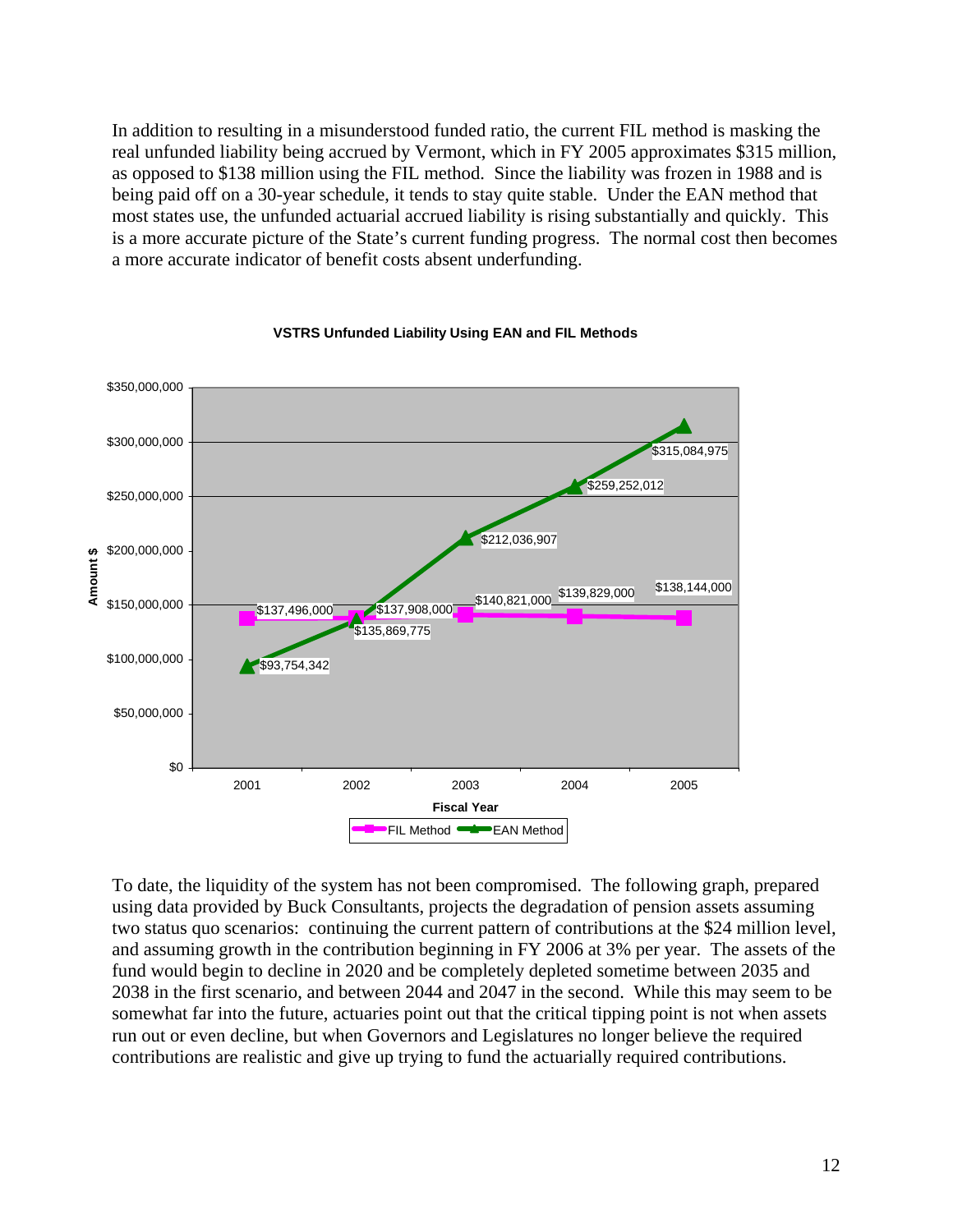

### *Credit Rating Risk*

Continued underfunding of the VSTRS retirement plan is likely to have a more immediate impact on the State's credit rating if it is not corrected. The three major credit rating agencies (Standard & Poor's, Moody's, and Fitch) are placing increasing credit emphasis on pension funding and a related problem on the horizon – post-employment benefits (including retiree health care).

> "…increasing pension expenses can contribute to or exacerbate declines in liquidity and financial flexibility that may lead to downgrades in the absence of corrective action." -Fitch Rating Service, 9/18/03

"…after state pension funds reached their apex of financial soundness, based on funding levels, in 2000, they have since deteriorated -- in many cases precipitously -- leaving most funds with the problem of managing new, large unfunded liabilities. The rapid growth and significant magnitude of these liabilities has become an increasing credit concern for many state ratings, reaching crisis proportions in some cases."

- Standard & Poor's, 1/21/05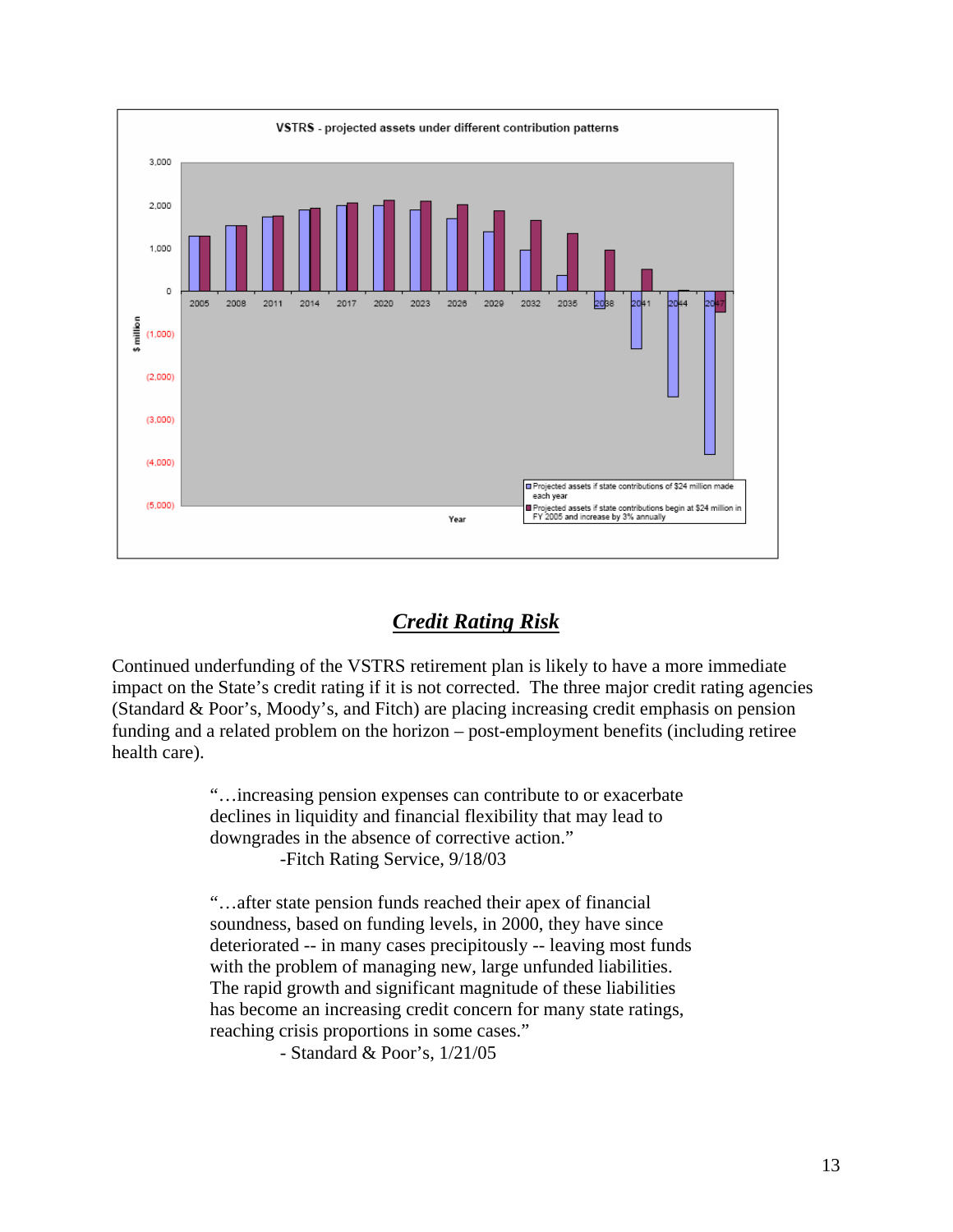Vermont currently enjoys a very favorable credit rating – in fact, the best rating in New England. That rating has been carefully protected over the years through judicious debt and financial management, as good ratings decrease the cost of borrowing for the State. While it is difficult to measure the exact impact in a changing rate environment, and there is, at present, no indication that such an action is being considered, a downgrade of a full grade, for instance, could result in an increase in borrowing of from eight (8) to fifty (50) basis points. Based on our current annual borrowing level of \$45 million, that could translate into increased interest costs of as much as \$2.3 million over the life of the bond issue. In addition, the Municipal Bond Bank, which assists in pooled financing for municipalities, also relies on the State's rating. Adverse rating actions could drive up the costs of borrowing for municipalities, as well.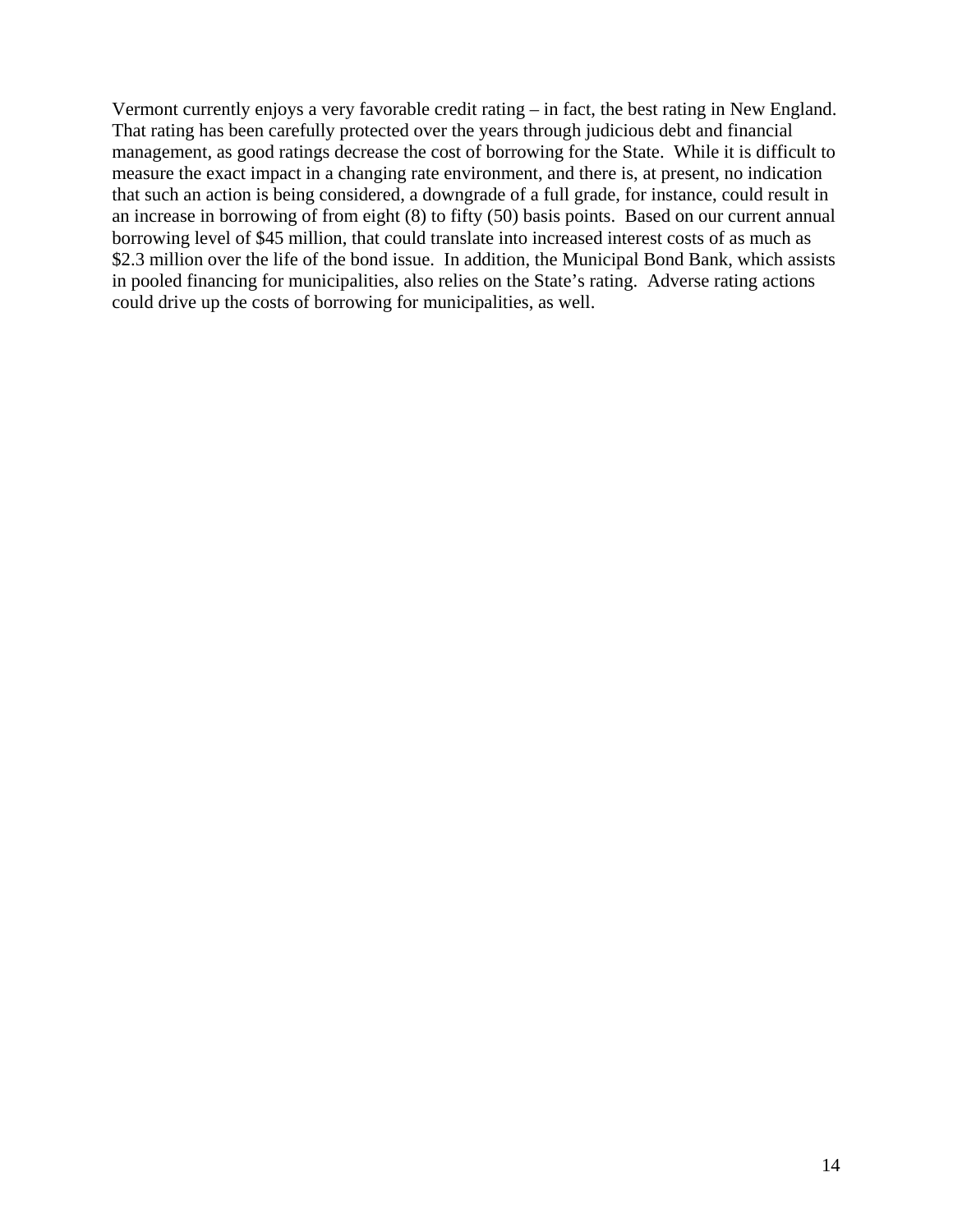## *Commission Recommendations*

*Keep in mind that all recommendations of the Commission are premised upon full funding of the actuarial recommendation in FY 2007 and in subsequent years. The recommendations are intended to bring the actuarially required annual contribution down to a manageable level for the Governor and Legislature. If the necessary funding is not forthcoming, Vermont could be criticized for wearing rose-colored glasses and doing little more than putting additional debt on the State's credit card, with no real plan or commitment to pay the costs of the VSTRS retirement plan.* 

Based on the Commission's review of actuarial funding methods, interest rate assumptions, and possible reamortization periods, the following matrix of possible funding solutions was developed.

|                                               | Method                   | <b>FIL</b> |        | <b>FIL</b> |                | <b>EAN</b> |                | <b>EAN</b>    |                |
|-----------------------------------------------|--------------------------|------------|--------|------------|----------------|------------|----------------|---------------|----------------|
| <b>YEAR</b>                                   | Interest rate            | 8.00%      |        | 8.25%      |                | 8.00%      |                | 8.25%         |                |
|                                               | <b>Amort Restart</b>     | Yes        | $No*$  | Yes        | N <sub>o</sub> | Yes        | N <sub>o</sub> | $Yes**$       | N <sub>o</sub> |
| FY05 Using<br>FY04 Valuation Contribution     | Total                    | \$42.4     | \$47.7 | \$38.3     | \$42.0         | \$35.8     | \$45.7         | \$32.2        | \$40.1         |
| FY06<br>Projection<br>Using FY05<br>Valuation | Total<br>Contribution*** | \$50.6     | \$56.6 | \$45.0     | \$49.9         | \$40.8     | \$54.6         | \$36.5        | \$48.2         |
| FY07<br>Projection<br>Using FY05<br>Valuation | Total<br>Contribution**  | \$52.9     | \$59.2 | \$47.1     | \$52.2         | \$42.8     | \$57.2         | <b>\$38.2</b> | \$50.5         |

#### **Current Funding Levels and Recommended Solutions**

Developed using data supplied by Buck Consultants; note all \$ amounts expressed in millions.

\* Represents current method and amortization schedule and are the actuarial recommended contributions absent changes recommended by the Commission

\*\* Represents actuarially recommended contributions assuming Commission recommendations are adopted.

\*\*\* Source is the VSTRS valuation completed as of June 30, 2005 in October 2005

\*\*\*\* Represents assumed increased if total payroll increased by 4.5%. To the extent that underfunding is not addressed in 2006, this number could increase if not otherwise offset by investment and actuarial experience.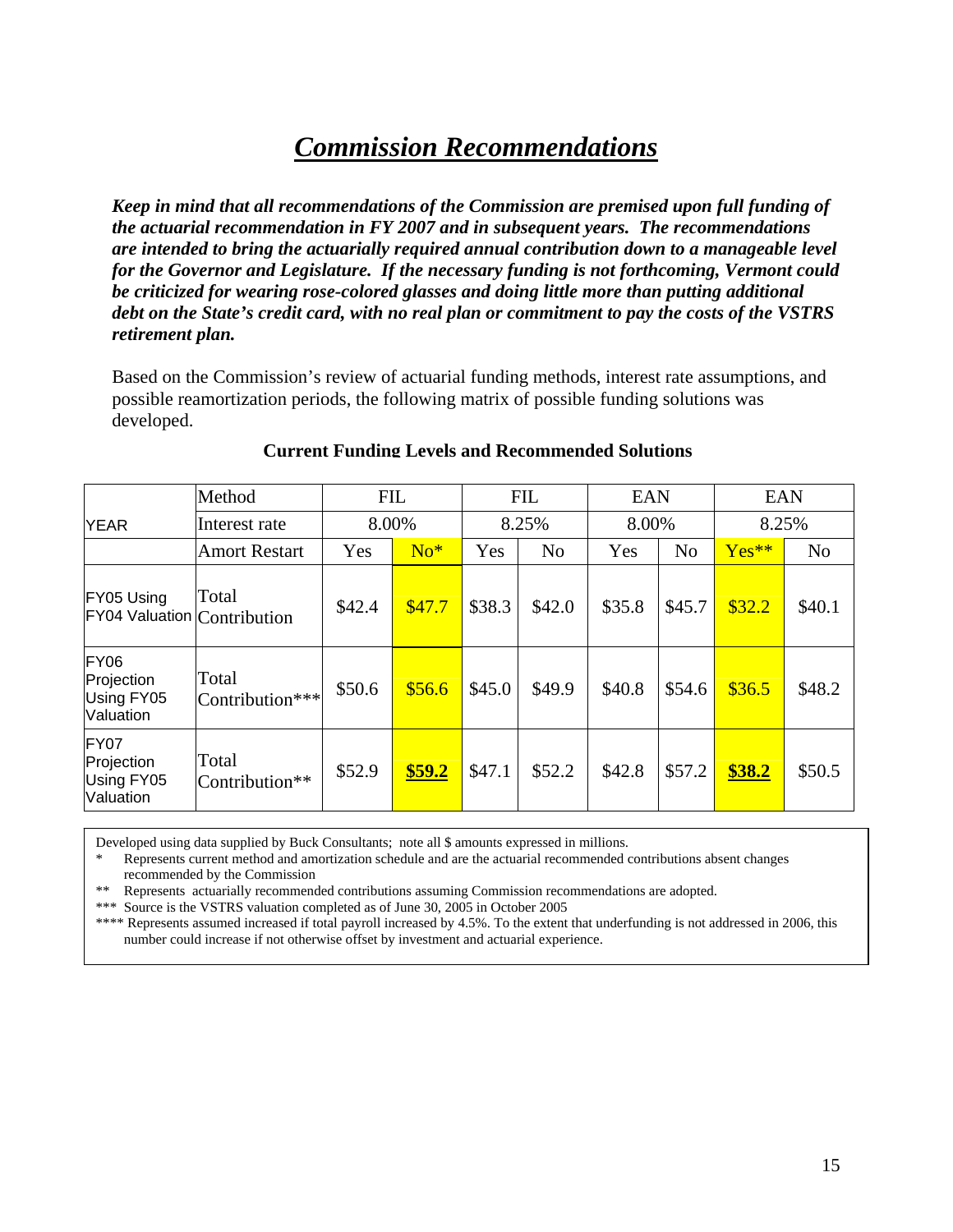#### *The Commission unanimously adopted the following recommendations:*

#### **1) Vermont should adopt the industry standard of actuarial methods: EAN**

*This recommendation requires statutory revision.* 

The Government Accounting Standards Board (GASB) outlines several accepted actuarial methods to measure funding. The Commission reviewed two comparative studies of retirement systems to determine the predominant method used by other states. The studies are:

- The National Education Association (NEA), Characteristics of Large Public Education Pension Plans, November 2004. This publication presents the results of a comparative survey of the large public pension plans that cover public education employees. The research was conducted during the summer of 2004.
- Wisconsin Legislative Council, 2002 Comparative Study of Major Public Employee Retirement Systems, December 2004. This report compares significant features of major state and local public employee retirement systems in the United States. The report compares retirement benefits provided to general employees and teachers, rather than benefits applicable only to narrower categories of employees.

The results are compelling. "Entry Age Normal" (EAN) is, by far, the predominant actuarial method used by public retirement systems (72% of all surveyed systems), while the "Frozen Initial Liability" (FIL) method was rarely used.



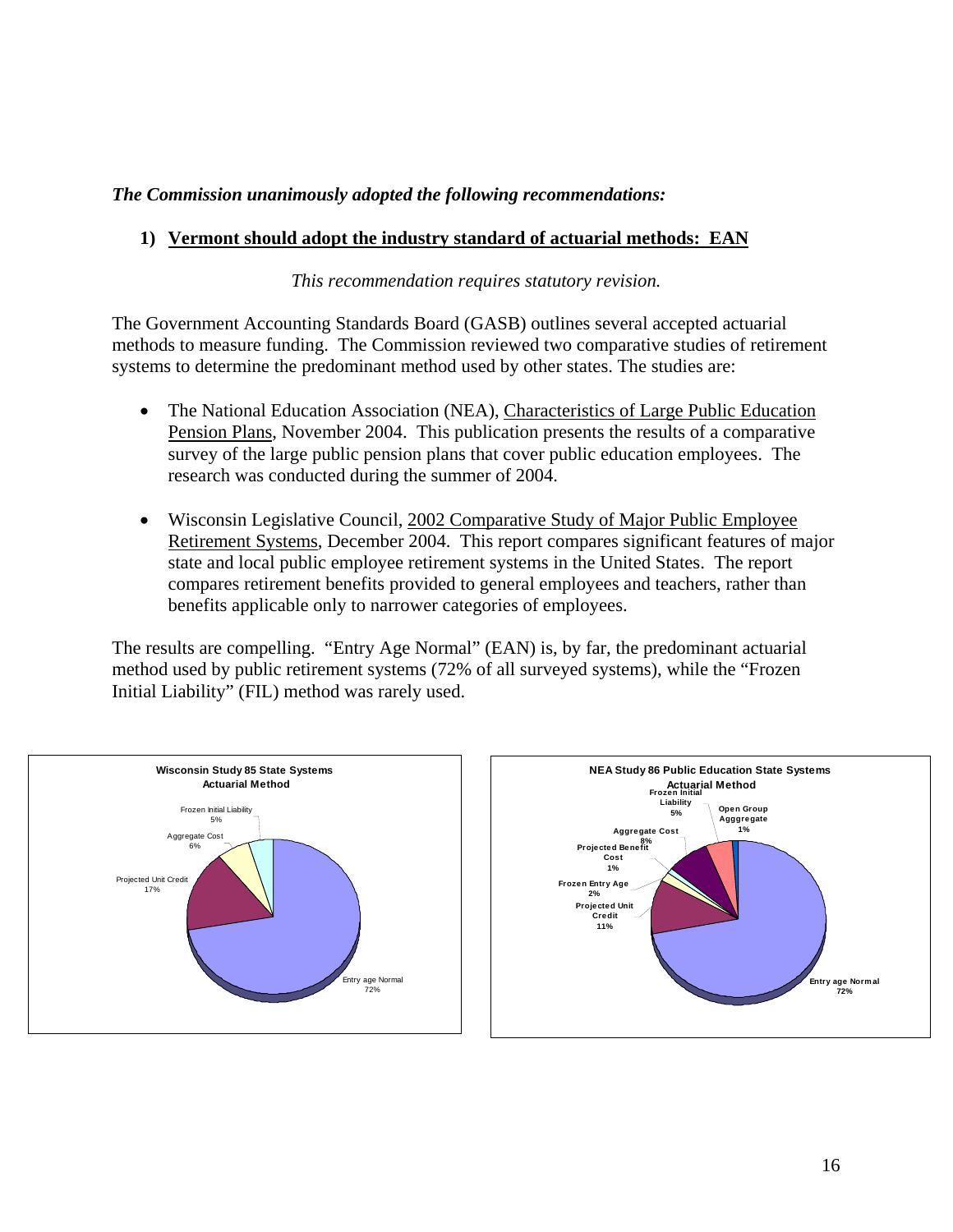One reason for the popularity of EAN is that normal costs under this method are designed to be a level percentage of compensation. They do not fluctuate significantly over the course of a member's employment history as long as experience matches actuarial assumptions. As discussed earlier in this report, while FIL represents an actuarially sound approach to funding, it calculates the unfunded liability in a deterministic manner that does not reflect the actual experience of the plan and does not reflect underfunding. The ratio computed using the EAN method more readily reflects the growing deviation of contributions from actuarially recommended levels, and therefore is a more accurate barometer of the funding progress (or lack of progress). Based on the above analysis, the Commission recommends a statutory change converting VSTRS to the EAN actuarial method.

The Commission emphasizes that once EAN is employed, Vermont's funded ratio will be closer to 81% than the 90.7% indicated under FIL. Further, the ratio will rise or fall largely depending on whether the required funding is forthcoming. If Vermont does not fund at the actuarially required levels, underfunding will be much more visible than under the current FIL actuarial method. This will provide a much stronger incentive for Governors and Legislatures to provide appropriate funding and will also provide a stronger accountability aspect in the funding process.

#### **2) Restart the 30-year amortization period**

#### *This recommendation requires statutory revision.*

The unfunded liabilities of retirement plans are commonly amortized over an extended period. The existing amortization schedule for VSTRS calls for amortization over 30 years ending in the year 2018. In the interest of bringing the required contributions into line with an achievable appropriations level, the Commission recommends restarting amortization over 30 years, with a firm commitment for full funding.

On an EAN basis, the unfunded actuarial accrued liability for VSTRS will be over \$315 million. With current interest rate assumptions of 8.0% and the current amortization schedule, the actuarially required contributions for FY 2006 and FY 2007 would be \$56.6 million and \$59.2 million, as compared to our current budgeted contribution of \$24.4 million. Clearly that is a gap that will be difficult to close in the current environment. Restarting the amortization schedule over 30 years would reduce the FY 2006 and FY 2007 funding needs to \$40.8 million and \$42.8 million, a reduction in the annual contributions of \$15.8 million and \$16.4 million.

Reamortization is analogous to extending a home mortgage. While not an ideal solution by itself, as part of a comprehensive plan, reamortization can significantly lower the required annual payments to a more achievable level, which, if funding discipline is maintained year-to-year, can provide a realistic path for achieving full funding.

#### **3) Increase actuarially assumed rate of investment return by .25%**

#### *This recommendation requires action by the VSTRS Board of Trustees.*

The Commission reviewed the actuarial assumptions associated with the VSTRS retirement plan. These assumptions were compared to those in other major education-related retirement systems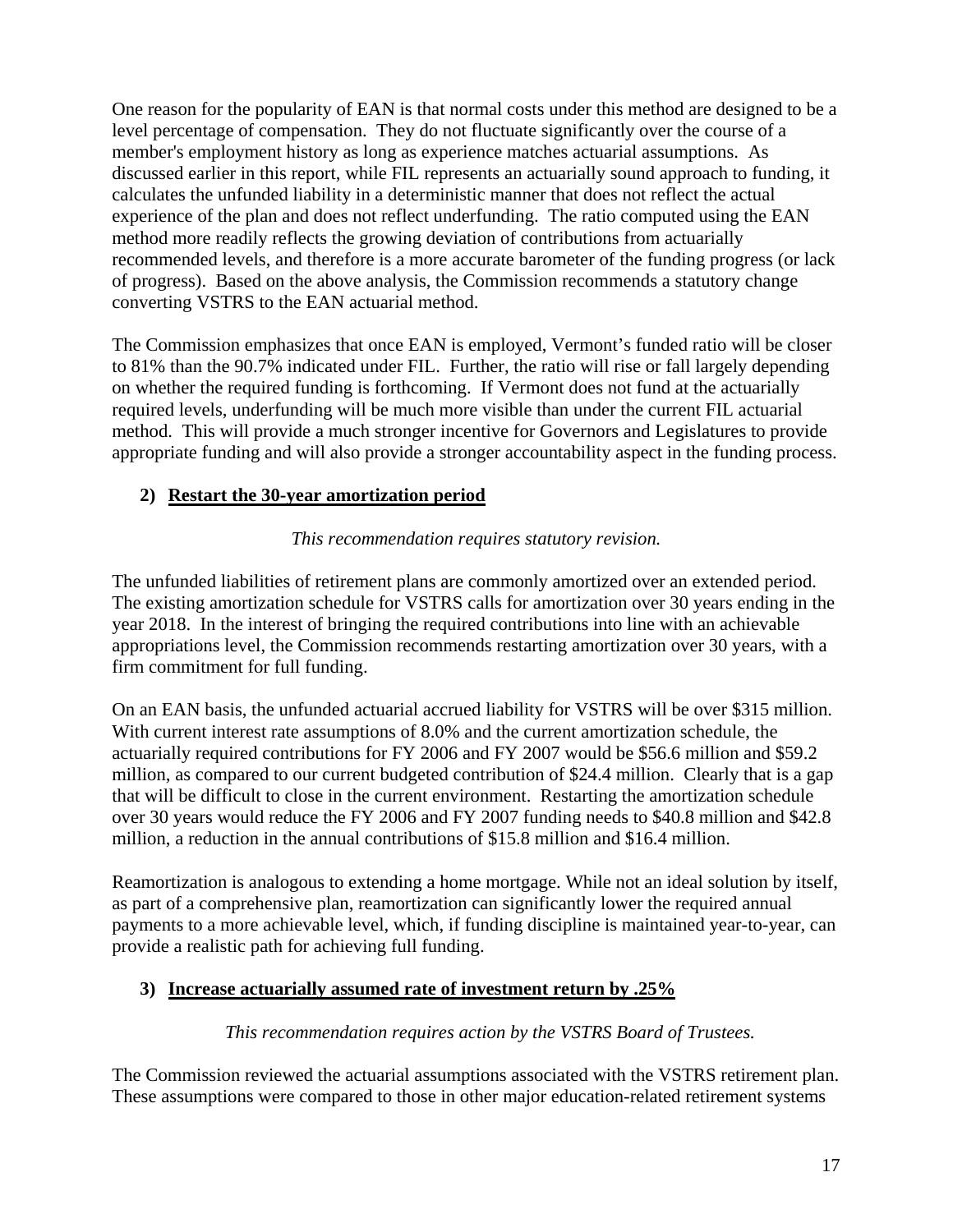generally and more closely with those in New England and New York. One assumption that received considerable attention was the investment return rate used in the actuarial reports.

Until 2003, the interest rate assumption used in the actuarial reports was 8.5%. Administrative charges must be included in this assumption. In an experience study of the system conducted by Buck Consultants in 2002, the following actuarially determined rates of return were noted (these will vary from investment performance on a market basis):

| Year           | <b>Rate of Return</b>     |
|----------------|---------------------------|
| <b>Ending</b>  | <b>Based on Actuarial</b> |
| <b>June 30</b> | <b>Asset Value</b>        |
| 1998           | 15.59%                    |
| 1999           | 14.69%                    |
| 2000           | 13.28%                    |
| 2001           | 10.25%                    |
| 2002           | 6.71%                     |
| 1998-02 avg.   | 12.06%                    |

While the historical rate was higher than the assumed rate, the following recommendation was made by Buck:

> "The rate of return has been about 12% annually during the past five years. However, as we are recommending a decrease in the assumed annual rate of inflation (as reflected in the assumed annual cost-ofliving adjustments), we also recommend a decrease in the expected rate of return from 8.5% to 8.0%."

The assumed rate of return must reflect long-term expectations and would not be set at levels as high as the actual returns observed in 1998-2002.

Normally, actuarial assumptions would be revised, if necessary, on a five-year cycle, pursuant to an actuarial experience study. However, a significant positive change in the investment structure for Vermont's retirement systems occurred in 2005 that supports a small increase in the actuarially assumed rate of return at this time. The Legislature created a pooled investment model, with a unified investment committee, for Vermont's three state level retirement systems – the VSTRS, the State Employees' Retirement System (VSERS), and the Vermont Municipal Employees' System (VMERS). The new pooled investment model is expected to increase expected returns due to the utilization of a more proactive investment model, and to reduce investment expenses (which are netted against returns in the actuarial model).

In the process of considering a recommendation to increase the actuarially assumed rate of return, the Commission heard from the State's actuary (Buck Consultants) and investment consultants (New England Pension Consultants). These experts were asked to share their professional opinions as to whether a .25% incremental increase in the investment rate of return was reasonable or not, whether or not this change would be consistent with the rest of our actuarial assumptions, and whether such a change would require a change in asset allocation mix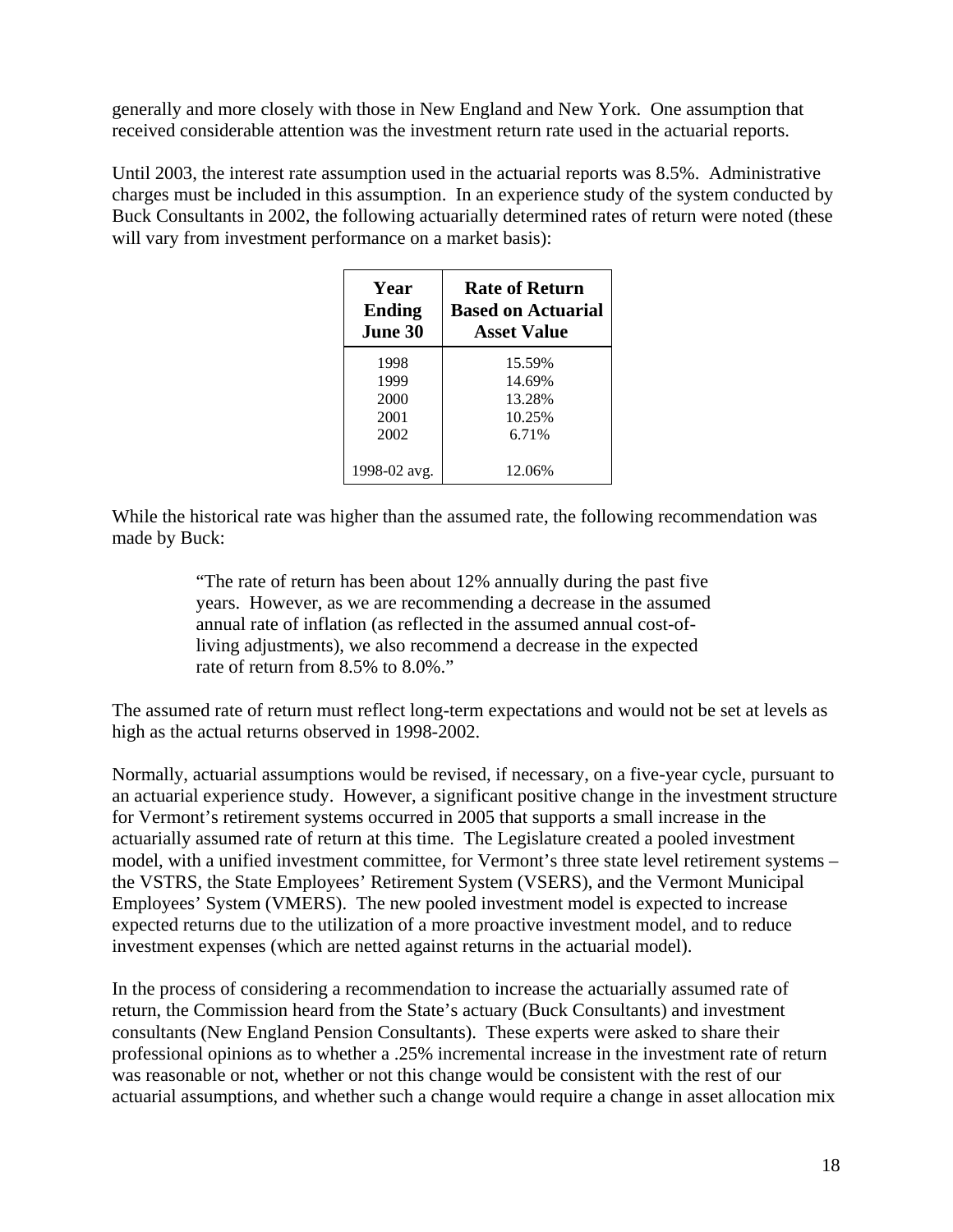or some other more risky investment approach than would be recommended when using the current 8% assumed rate of return.

The consulting actuary stated that if the honest expectation for the new pension investment model is that it will produce increased returns and/or savings of about 25 basis points, he did not have a problem such a revision. When questioned, he stated that using 8.25% would not require adjustment of the other actuarial assumptions in the VSTRS plan. Finally, he stated the revised assumption would be reviewed in the course of the next experience study and could be maintained or changed depending on the results of that study.

NEPC stated that the current VSTRS asset allocation mix could be expected to earn 8.1% gross of expenses, without taking into account any value added by investment managers. They stated that achieving an incremental return increase of .25% would require the new unified pension investment committee to move ahead expeditiously on opportunities to add value, as recommended by NEPC.

In addition, a review of the interest rate assumptions of the nearby systems in New England and New York was conducted with the following results:

CT– 8.50% MA–8.25% ME– 8.0% NH– 9.0% NY– 8.25% RI– 8.25% VT-8.0%

Based on the above review and analysis, an increase of .25% in the investment return actuarial assumption is recommended.

At the October 26, 2005, meeting of the Vermont State Teachers' Retirement System's Board of Trustees, a motion was adopted to increase the actuarially assumed rate of return by 25 basis points (from 8% to 8.25%), contingent upon the Legislature adopting the EAN funding methodology, re-amortization of the unfunded liability over 30 years (beginning July 1, 2006), and full funding of the (recalculated) FY 2007 actuarial recommendation.

The required contribution using a .25% increase in the rate of return along with the amortization recommended above is \$36.5 million for FY06 and \$38.2 million for FY07. This is a reduction of \$21 million compared to the current FY 2007 recommendation of \$59.2 million.

### 4) **Separate appropriation lines for normal costs and unfunded liability costs**

#### *This recommendation may be accomplished by administrative action.*

In keeping with the Commission's focus on instilling discipline in the process for funding the actuarially required contributions, it is recommended that the two components of the actuarial contribution, normal cost and the unfunded actuarial accrued liability, be separately appropriated. "Normal cost" is the cost assigned, under the actuarial cost method in use, to a given year subsequent to the inception of a pension plan. It includes that portion of the actuarial present value of pension plan benefits and expenses allocated to a valuation year by a given actuarial cost method for members of the system. "Unfunded actuarial accrued liability" refers to the excess of the actuarial accrued liability over the actuarial value of assets. In this way, growth in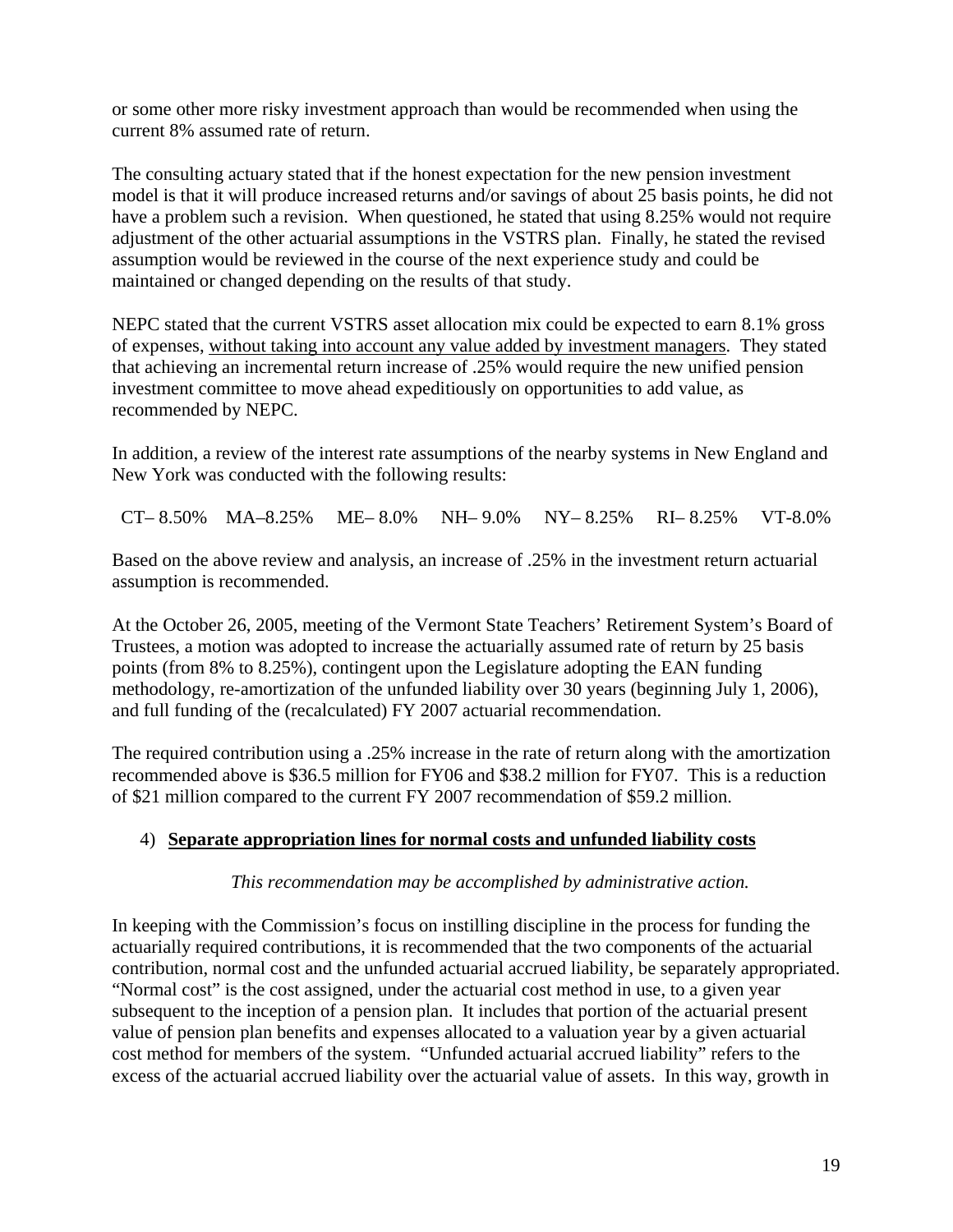the unfunded liability can be properly ascribed so that the need for remedial action is more apparent.

Using the EAN with amortization re-start and an 8.25% interest rate assumption, the FY07 actuarial contribution is estimated as follows (000):

| Normal Cost       | \$23,527 |
|-------------------|----------|
| Amortization      | 14,704   |
| <b>Total Cost</b> | \$38,231 |

#### **5) Enact stronger statutory language to ensure future appropriations match the actuarial recommendation**

*This recommendation requires statutory revision.* 

In recognition of the recent past history of underfunding the VSTRS retirement plan and the critical importance of funding actuarially required contributions in the future, the Commission recommends strengthening Vermont law to ensure appropriate funding.

#### **6) Fully fund both the actuarially required normal and unfunded accrued liability contributions beginning in FY 2007**

#### *This recommendation requires a commitment by Governors and Legislatures.*

Based on current methodology, actuarial assumptions, and amortization schedules, the funding level for FY07 would be \$59.2 million, which is \$34.8 million higher than the actual contribution budgeted in FY06. This is most likely out of the "doable" range for the Governor and Legislature. The Commission recommendations will significantly reduce the gap, as compared to the FY06 actual appropriation of \$24.4 million by \$21 million, but still leaves a gap of \$13.8 million.

Under the Medicare, Prescription Drug, Improvement, and Modernization Act of 2003 (MMA), eligible sponsors of retiree prescription drug plans can apply for a 28% subsidy for the qualified prescription drug costs of their retirees. The State of Vermont Teachers' Retirement System is an eligible sponsor. Buck Consultants has estimated that the annual 2006 subsidy amount will be around \$1.2 - \$1.3 million. Assuming this subsidy is deposited into VSTRS, the remaining gap is approximately \$13 million.

The Commission believes that by reducing the gap to approximately \$13 million, funding the actuarially required contribution is attainable and essential in FY 2007 and in subsequent years.

### *Funding Options*

The Commission recognizes that multiple sources will likely be needed to secure the approximately \$13 million in increased funding for FY 2007. The Commission considered a range of funding options in more or less detail and gave its unanimous support to finding some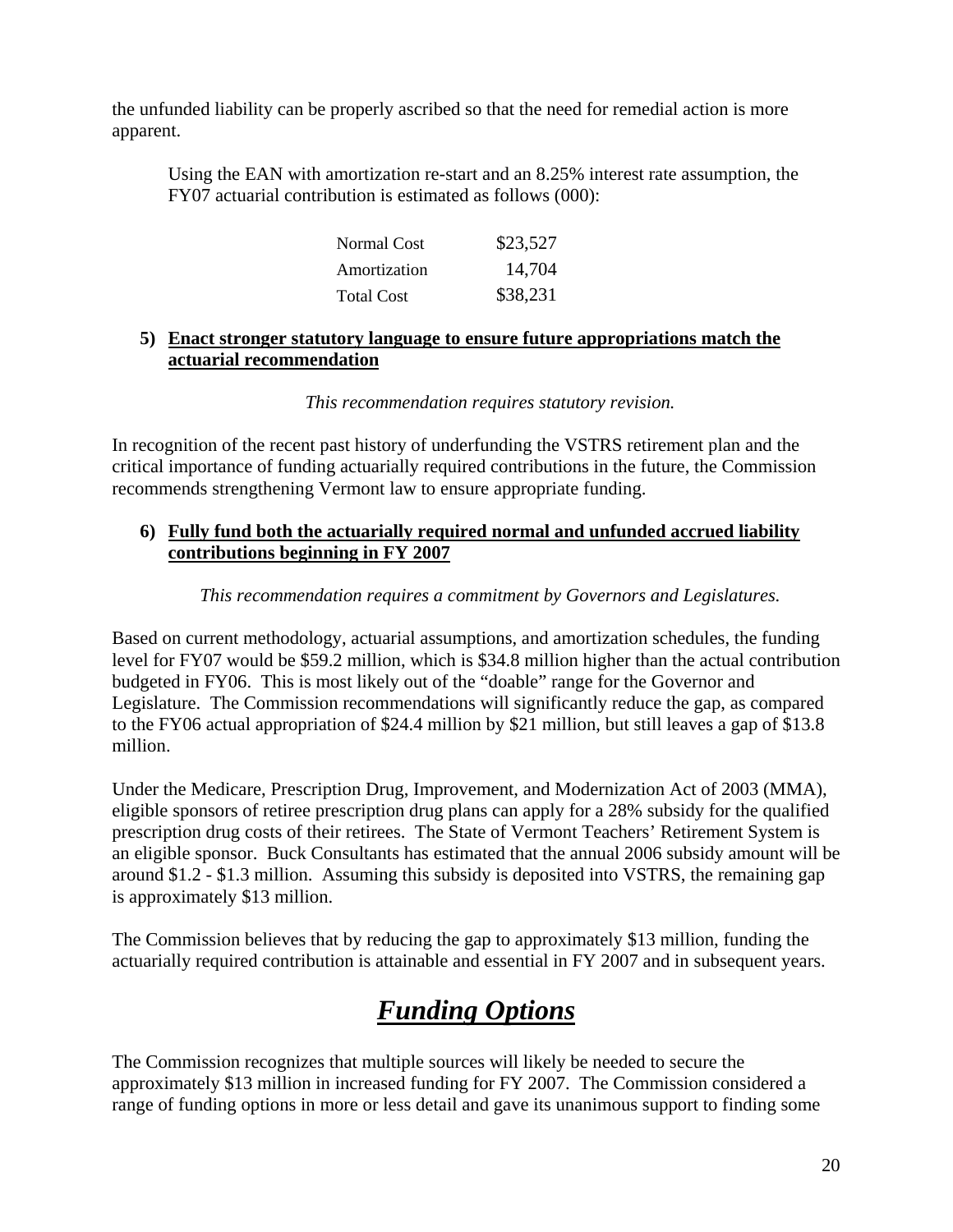of the funds needed through normal revenue growth in the general fund. Other options either enjoyed majority or minimal Commission support, as set out below. Majority support required a simple majority. Minimal support connotes anything less than a simple majority.

#### *Options receiving majority support:*

- **1) Reallocate existing resources in budget to fund the actuarially required contribution.** Funding the actuarially required contribution for the VSTRS retirement plan should be a priority when reallocating funds during the appropriation process.
- **2) One-time reduction of general fund transfer to the education fund to add to base appropriation for VSTRS pension obligation.** This one-time action is envisioned as a means to "jump-start" the VSTRS appropriation, increasing the base from which future appropriation calculations are derived. This would have the effect of lowering the general fund base on which future transfers are calculated and increasing the base from which future VSTRS funding is derived. The practical effect of this proposal would be that both the non-residential and residential statewide property tax rates would be lowered one or two cents less than otherwise would be the case, or perhaps just the nonresidential rate by two or three cents less than otherwise would be the case. Based on current estimates of the FY06 grand lists:
	- One penny on the non-residential equalized grand list (EGL) will raise approximately \$2.7 million;
	- One penny on the homestead EGL will raise \$2.5 million.

The current statutory rates are \$1.59 for non-residential and \$1.10 for homestead. The actual rates for FY05 were \$1.54 and \$1.05 respectively, and \$1.51 and \$1.02 in FY06. Preliminary estimates are that actual rates will decline further in FY07.

3) **Increase in personal income or other tax sources.** A slight majority of members felt that if no other sources of funds are found, a small increase in existing taxes or utilization of some new tax source should be approved. Since the Commission did not achieve consensus on this item, no specific tax or expansion of the tax base is recommended.

#### *Options receiving minimal support:*

**1) Funding all or part of the future normal costs through the Education Fund.** It was recognized by all members that the State alone should be responsible for paying off any unfunded liability.

A majority of the Commission does not support any new cost centers being added to the Education Fund, both as a matter of principle and because they believe this would result in increased property tax rates at the local level.

However, some members of the Commission believe that teacher retirement benefits are legitimate education expenses and therefore some or all future normal costs could come from the Education Fund. For example, assuming that the FY 2007 \$14.7 million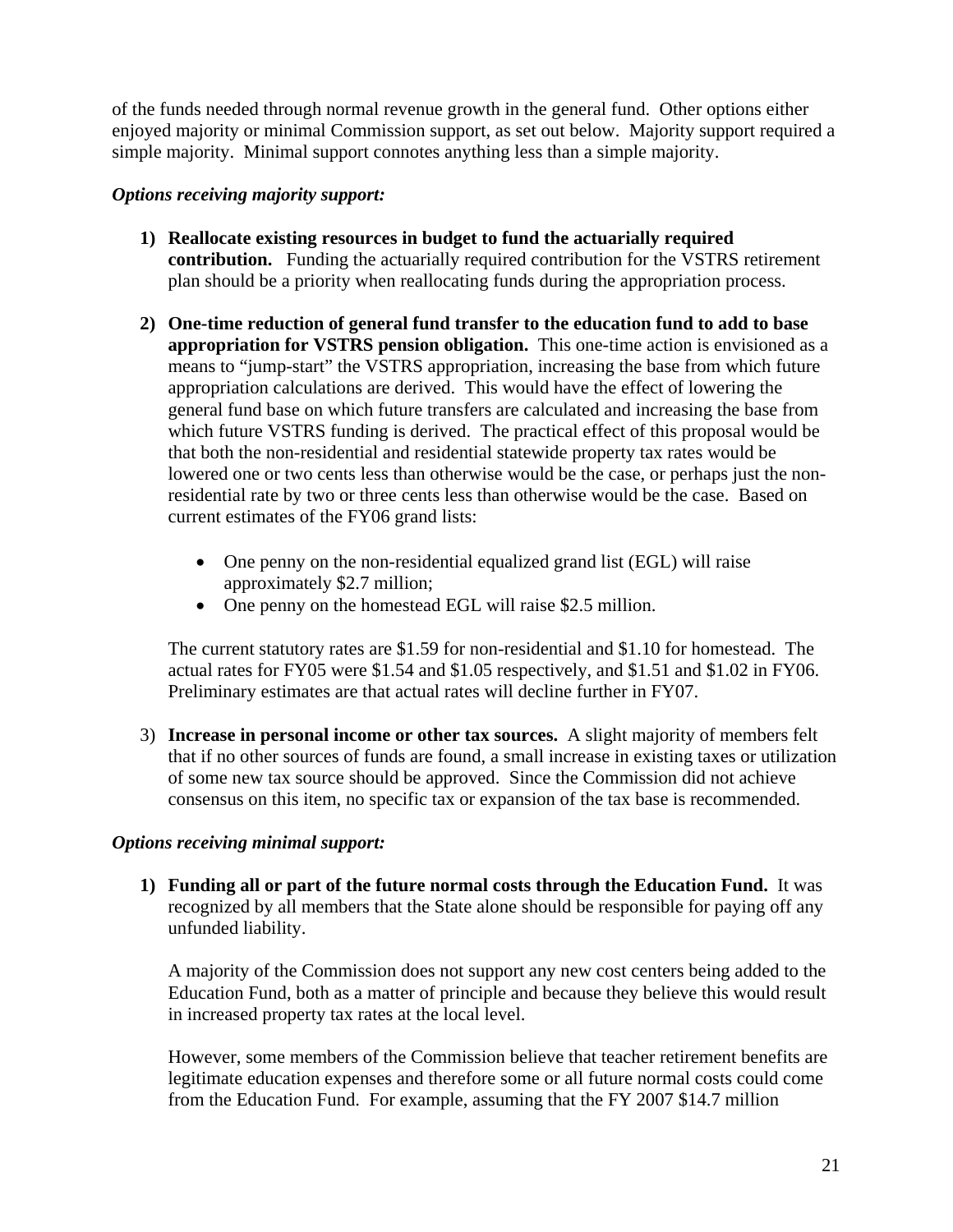amortization payment for accrued unfunded liability would remain a General Fund responsibility and that the difference between the \$24.4 million FY 06 appropriation, inflated by 4.5%, and the FY 07 amortization payment would be transferred to the Education Fund, this would add a new \$12.7 million obligation for the Education Fund. All other things being equal, that would translate into about 2 cents on the statewide property tax.

2) **Increase employee contributions for future normal costs.** Because Vermont's retirement benefits for teachers are comparatively modest, a majority of Commission members did not feel it appropriate to increase employee contributions as part of a solution to the underfunding problem. There was also consensus that the state should bear the responsibility for the portion of future funding related to past underfunding.

Vermont's employee contribution rate is 3.4% of earnings. An additional amount bringing the level to \$3.54% was added in 2002 to partially offset an increase in medical coverage to plan members. In an analysis completed by the National Association of Retirement Administrators on behalf of Vermont, the sample average (using the Public Funds Survey, the state comparative study competed by the Wisconsin Retirement Office, and the NEA study) was 5.0%.

3) **Require local school districts to share the costs of future pension liabilities with the State.** The majority of the Commission believes that paying for retirement benefit costs should remain at the State level. They point out that adding a local share would be a cost shift to the property tax and that such an arrangement may lead to increased conflict between school boards and teachers.

Some members of the Commission believe there should be a local school district contribution to paying for retirement costs. They point out that local districts are the employers for the purposes of hiring, termination, and establishment of wages; the determination of teacher levels and per pupil ratios is by the local municipality or school district. Proponents of a local share would establish a partnership between the local districts and the State for future normal costs. They believe this would provide an element of accountability and cost control at the local level. Paying for the accrued unfunded liability would remain the responsibility of the State.

The Commission discussed options of incorporating a local share through a variety of mechanisms. The results, displayed on the following chart, indicate a wide diversity of treatment of paying for retirement benefits in New England and New York.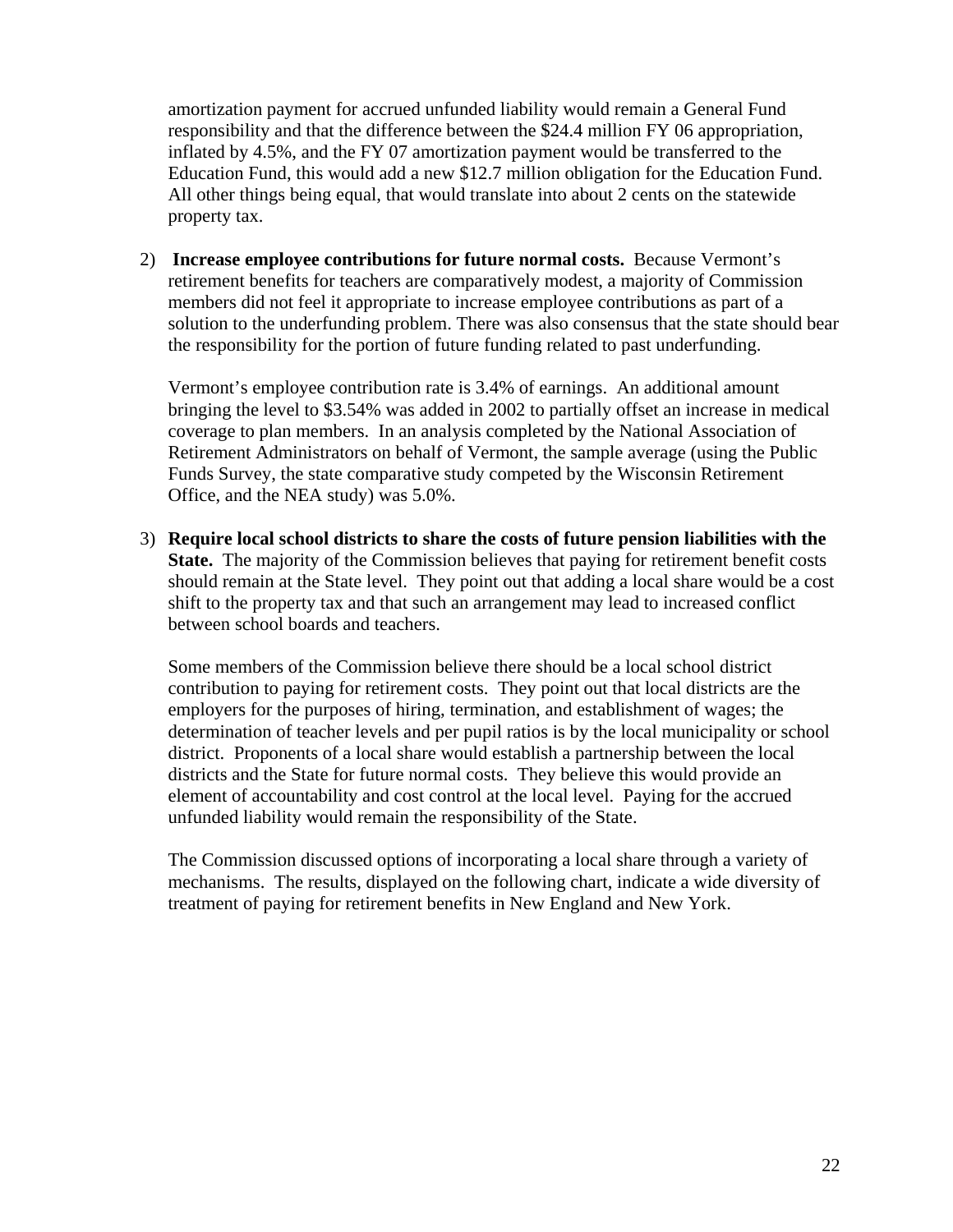| <b>Employer Contributions for Northeast States</b>                                      |                                                                                                                                                                                                                                                                                                                                                                                                                                                                                                                                              |                                                                                                                                                |  |  |  |
|-----------------------------------------------------------------------------------------|----------------------------------------------------------------------------------------------------------------------------------------------------------------------------------------------------------------------------------------------------------------------------------------------------------------------------------------------------------------------------------------------------------------------------------------------------------------------------------------------------------------------------------------------|------------------------------------------------------------------------------------------------------------------------------------------------|--|--|--|
| State                                                                                   | <b>Treatment of Pension Employer Contributions</b>                                                                                                                                                                                                                                                                                                                                                                                                                                                                                           | <b>Treatment of Health Care Premium</b><br>Payments, if info provided                                                                          |  |  |  |
| Connecticut                                                                             | There is no local responsibility for the employer contribution to Connecticut State<br>Teachers' Retirement System. The State is responsible for the employer contribution.                                                                                                                                                                                                                                                                                                                                                                  |                                                                                                                                                |  |  |  |
| Maine                                                                                   | The State pays 100% of the employer contribution for retirement (federally funded<br>teachers paid by federal funds). This funding arrangement is established in statute (5<br>MRSA, §17151) dealing with the employer contribution).                                                                                                                                                                                                                                                                                                        | Per statute, Maine pays 40% of retired<br>teachers' health insurance, increasing to<br>45% beginning January 1, 2006.                          |  |  |  |
| Massachusetts                                                                           | The State pays the entire employers' cost, then bills the locals for the healthcare<br>portion.                                                                                                                                                                                                                                                                                                                                                                                                                                              | Local entities are billed for health care<br>portion. Unable to verify if any partial<br>local aid reimbursement is made.                      |  |  |  |
| New Hampshire                                                                           | The State funds 100% of the employer normal costs for all State employees, and 35%<br>of the employer normal costs for teachers, police officers, and firefighters employed<br>by political subdivisions.                                                                                                                                                                                                                                                                                                                                    |                                                                                                                                                |  |  |  |
| New York                                                                                | "Each year an employer contribution rate is calculated by our Research and Valuation<br>Department and adopted by the Retirement Board. Salary information is accumulated<br>through the employer report process. The rate is applied to the member's SALARY<br>RECEIVED to determine the employer contribution. In the case of school districts,<br>this employer contribution, together with the employees' contribution, is deducted by<br>the State Education Department from state aid and paid directly to the Retirement<br>System."* |                                                                                                                                                |  |  |  |
| Rhode Island                                                                            | Teacher retirement is shared by the municipalities, the State, and the teachers.                                                                                                                                                                                                                                                                                                                                                                                                                                                             |                                                                                                                                                |  |  |  |
| Vermont                                                                                 | State pays the employer contribution.                                                                                                                                                                                                                                                                                                                                                                                                                                                                                                        | State pays 80% of retirees' health care<br>premiums based on the 250<br>comprehensive plan and apply same<br>dollar figure to all other plans. |  |  |  |
| *NY information obtained through its web site.<br>Source: Based on JFO survey of states |                                                                                                                                                                                                                                                                                                                                                                                                                                                                                                                                              |                                                                                                                                                |  |  |  |

- 4) **Phase-in increases in State funding over a defined period, if necessary.** This seemed a reasonable last option to some members of the Commission, as the approximate \$13 million in new funds for FY 2007 is a significant amount, but the majority of the Commission worried that using this approach would result in continued erosion of the funded ratio (perhaps to less than 80%), would tend to solidify the expectation that underfunding is not harmful, and would be viewed very negatively by credit rating agencies, especially in combination with the rest of the recommendations of the Commission.
- **5) Sell selected state assets.** This option received very little Commission support, as it would be using a one-time source of funds for ongoing expenses and would result in the funding gap being even larger in future years.
- 6) **Utilize pension obligation bonds for some or all of unfunded liability.** The Commission reviewed the possible application of pension obligation bonds. A finance specialist from Citigroup made a presentation to the Commission on September 8, 2005, followed by a Treasury staff summation of comments from Government Finance Associates, the State's financial advisor. Pension bonds are taxable bonds issued to refinance a portion or all of the unfunded actuarial accrued liability. The proceeds of the bond issue, after expenses, are deposited into the pension accumulation fund and invested. The pension liability is now "replaced" with debt service payments of principal and interest, which, presumably, are less than the amortization payment, reducing the budgetary strain. If returns are higher than the bond payment, there is a net gain. There is, however, considerable risk if investment return does not reach a level needed to make the bond payment. Since the state would be borrowing at taxable rates instead of the tax-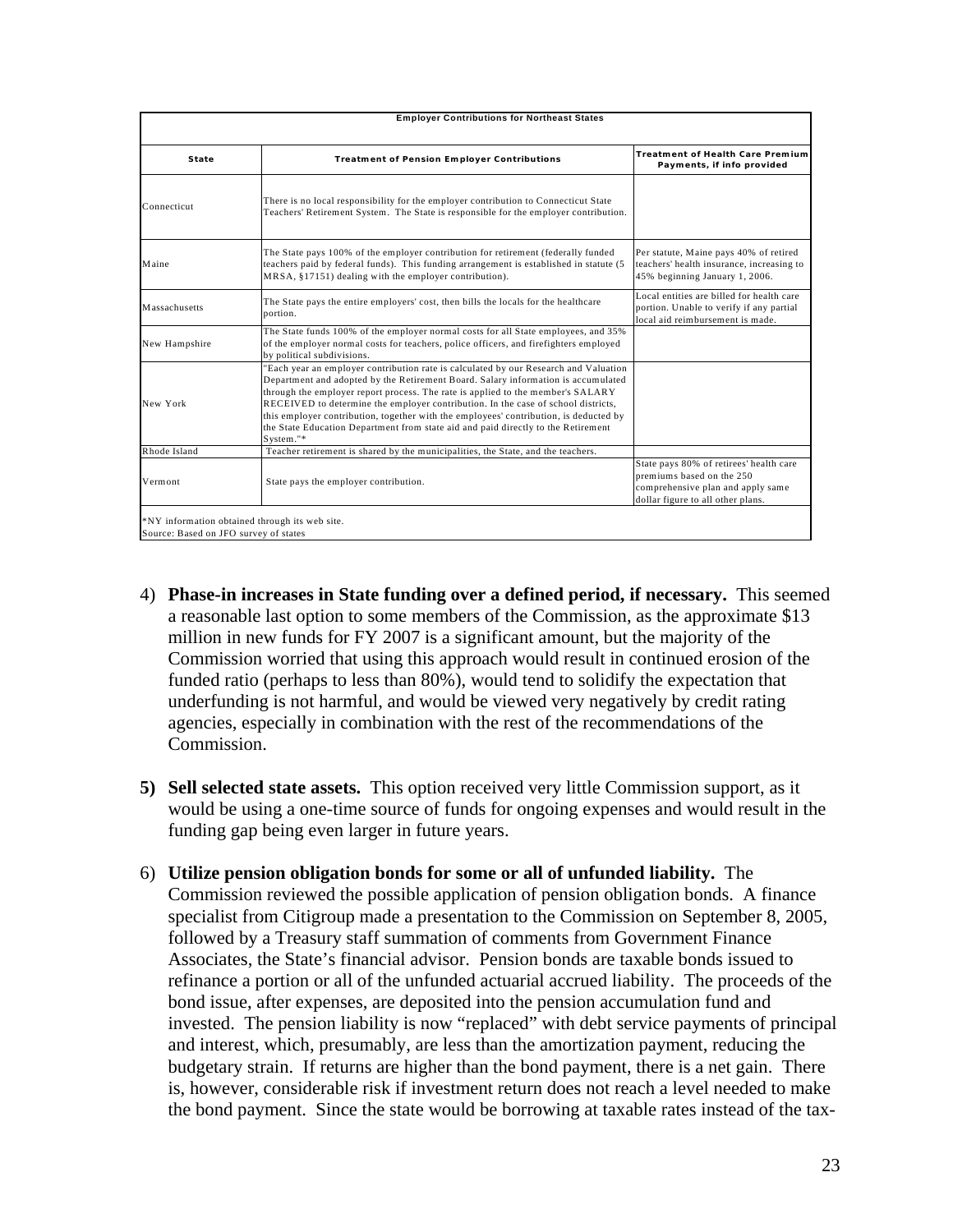exempt rates associated with general obligation debt, the potential spread between the debt service interest and the interest rate of the pension fund is reduced. In addition, the transaction creates "hard dollar" obligations that could impact the balance of the state's long-term debt plan and may be disadvantageous to the state's credit position.

## *Conclusion*

Vermont can no longer afford to underfund the Vermont State Teachers' Retirement System. The tipping point where the State will not be able to catch up with actuarially required contributions without draconian measures is approaching rapidly.

Pension benefits are essentially legally binding IOUs to employees that accumulate while they are working and that are cashed in at the time of retirement. Taxpayers and future teachers are at significant risk without restoration of funding at the actuarially required levels. Every dollar we delay putting into the system now results in the need for substantially more dollars later. Vermont's favorable credit rating may be jeopardized if corrective action is not forthcoming.

Despite enjoying strong economic growth and prosperity in recent years, the State has failed to meet its obligation to properly fund the system. Prudence dictates that it must restore funding in the current period of relatively positive financial results and economic prosperity. In addition, there will be greater financial pressures in the future. For example, new Government Accounting Standards Board requirements for disclosure of funding for other post employment benefits (OPEB), primarily health benefits, will create even more demands on scarce resources.

The Commission recommends that Vermont:

- $\triangleright$  Adopt the Entry Age Normal (EAN) actuarial methodology because doing so provides a more accurate picture of the plan's funded status and is consistent with most public retirement plans.
- $\triangleright$  Re-amortize the unfunded actuarial liability (UAL) over 30 years because, while this will increase plan costs over that period, it will reduce the State's required annual contribution substantially.
- $\triangleright$  Increase the assumed rate of investment return by .25% because doing so reflects the beneficial effects of Vermont's new unified pension fund investment process.
- $\triangleright$  Create separate appropriations for normal and UAL costs because doing so will make plan costs associated with underfunding distinct from costs associated with paying benefits.
- $\triangleright$  Enact stronger statutory language to ensure that future appropriations match the actuarial recommendation.
- $\triangleright$  Fully fund both normal and UAL costs beginning in FY 2007 because doing so is necessary both to justify implementing other recommendations and to preserve the fiscal integrity of the VSTRS.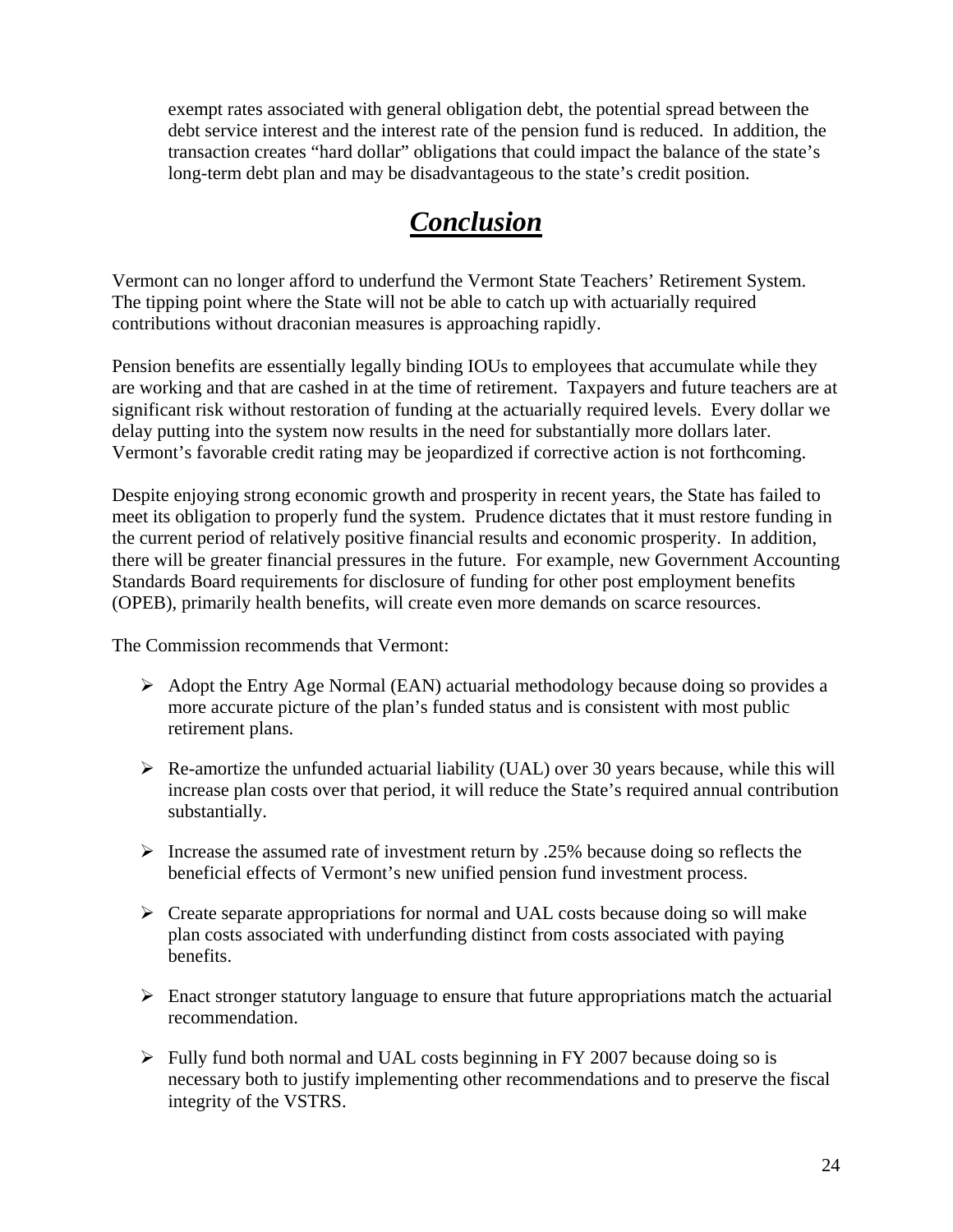The creation of this Commission clearly indicates a resolve on the part of the Governor and the General Assembly to tackle this issue. The Commission members and various staff supporting this effort remain committed to working with the various bodies to find and implement solutions.

The Commission hopes that the recommendations and the listing of possible options will assist the Governor and the General Assembly in finding solutions to bring about the long-term sustainability of the Vermont State Teachers' Retirement System.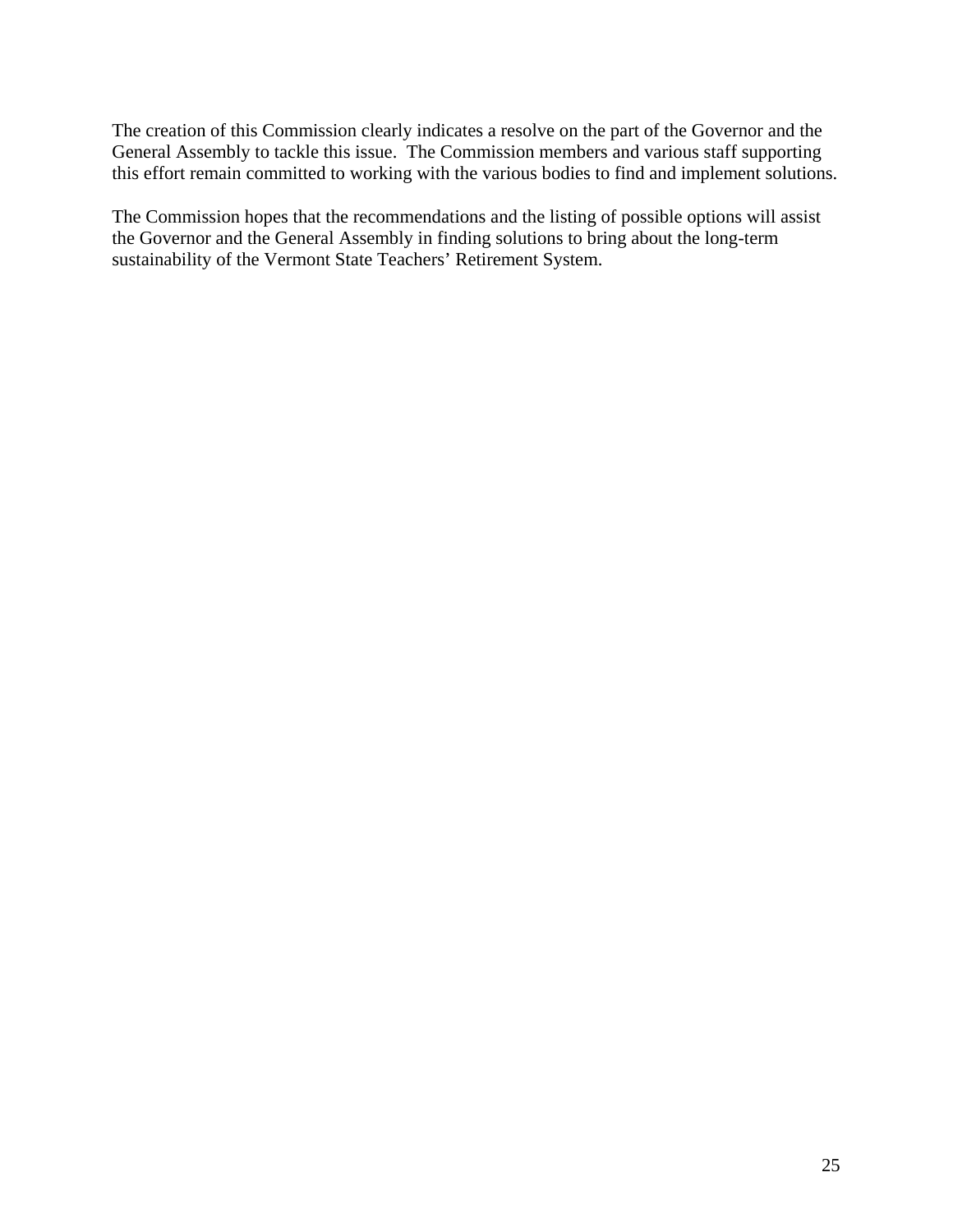#### **Acknowledgements**

Materials included in this report were provided by a number of individuals, including:

- David Driscoll, Consulting Actuary, Buck Consultants
- Staff from the Vermont State Treasurer's Office, including the Retirement Division
- Vermont Department of Education Staff
- Richard Charlton, New England Pension Consultants
- Keith Brainard, Research Director, National Association of Retirement Administrators

In addition, this report makes considerable use of several publications, including:

- The National Education Association (NEA), Characteristics of Large Public Education Pension Plans, November 2004. This publication presents the results of a comparative survey of the large public pension plans that cover public education employees. The research was conducted during the summer of 2004.
- Wisconsin Legislative Council, 2002 Comparative Study of Major Public Employee Retirement Systems, December 2004. Prepared by William Ford, Senior Staff Attorney. This report compares significant features of major state and local public employee retirement systems in the United States. The report compares retirement benefits provided to general employees and teachers, rather than benefits applicable only to narrower categories of employees.
- Wilshire Research, 2005 Wilshire Report on State Retirement Systems: Funding Levels and Asset Allocation, March 2005. The study includes 125 state retirement systems. Of these 125 retirement systems, 64 systems reported actuarial values on or after June 30, 2004, and 61 systems reported before June 30, 2004. Sixteen of these 61 late-reporting systems reported before June 30, 2003. This is the most recent in a series of annual reports issued by Wilshire.
- New England Pension Consultants. Various quarterly and asset allocation reports prepared for the VSTRS Board. These are available on the Treasurer's Web site at www.vermonttreasurer.gov .
- Buck Consultants. Various annual valuations, 2004 VSTRS underfunding report, 2002 Experience Study, and the Post Retirement Benefits Analysis for June 30,2004. These are available on the Treasurer's Web site at www.vermonttreasurer.gov .
- Gary W. Anderson and Keith Brainard, Profitable Prudence: The Case for Public Employer Defined Benefit Plans, 2004, Pension Research Council, The Wharton School, and University of Pennsylvania.